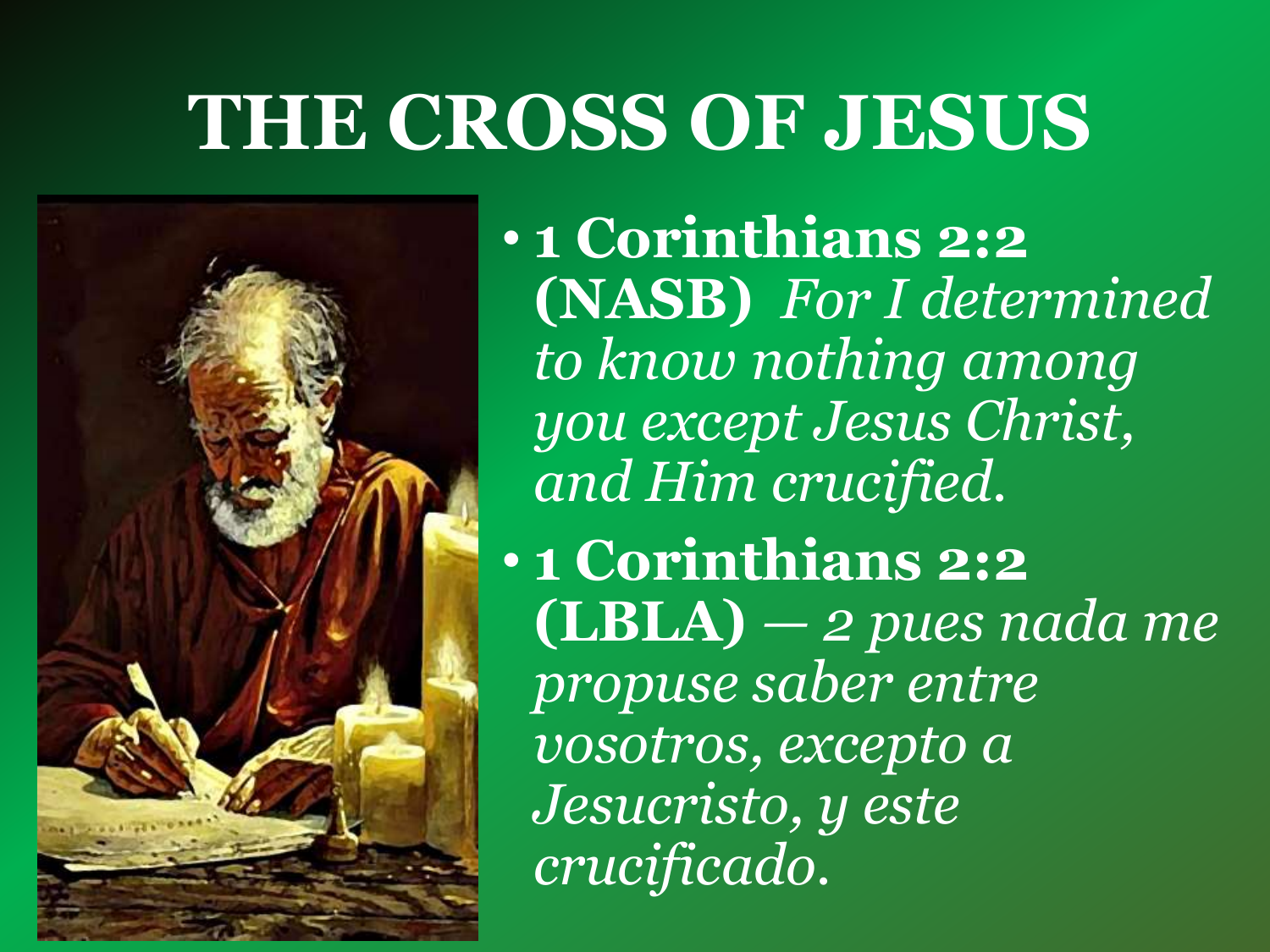- **Galatians 6:14 ESV**  *But far be it from me to boast except in the cross of our Lord Jesus Christ, by which the world has been crucified to me, and I to the world.*
	- **Galatians 6:14 (LBLA)** *14 Pero jamás acontezca que yo me gloríe, sino en la cruz de nuestro Señor Jesucristo, por el cual el mundo ha sido crucificado para mí y yo para el mundo.*
- **Hebrews 12:2 ESV**  *Looking to Jesus, the founder and perfecter of our faith, who for the joy that was set before him endured the cross, despising the shame, and is seated at the right hand of the throne of God.*
	- **Hebrews 12:2 (LBLA)**  *2 puestos los ojos en Jesús, el autor y consumador de la fe, quien por el gozo puesto delante de Él soportó la cruz, menospreciando la vergüenza, y se ha sentado a la diestra del trono de Dios.*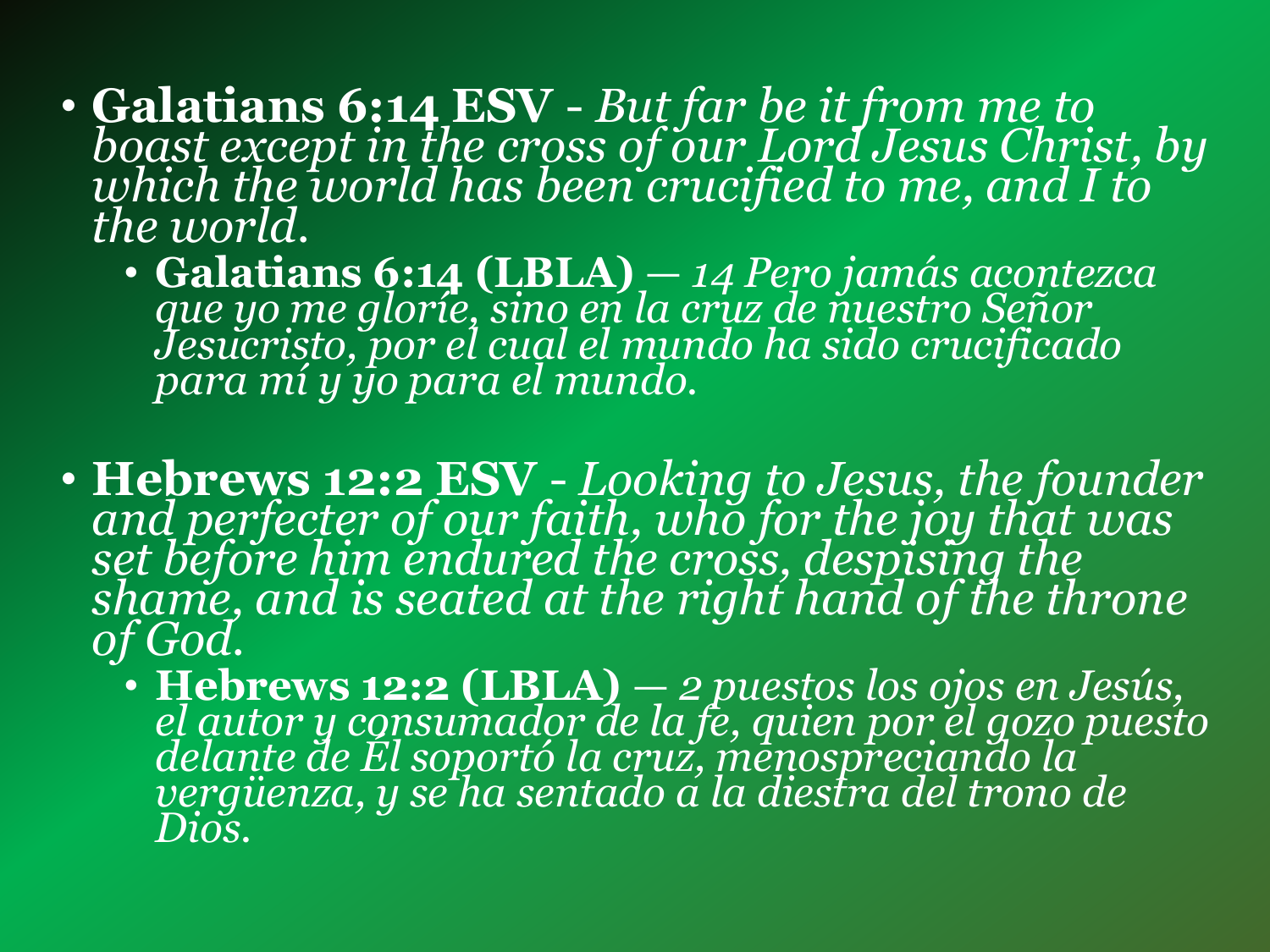- **1 Corinthians 1:18 ESV**  *For the word of the cross is folly to those who are perishing, but to us who are being saved it is the power of God.*
	- **1 Corinthians 1:18 (LBLA)**  *18 Porque la palabra de la cruz es necedad para los que se pierden, pero para nosotros los salvos es poder de Dios.*
- **Colossians 1:20 ESV**  *And through him to reconcile to himself all things, whether on earth or in heaven, making peace by the blood of his cross.*
	- **Colossians 1:20 (LBLA)**  *20 y por medio de Él reconciliar todas las cosas consigo, habiendo hecho la paz por medio de la sangre de su cruz, por medio de Él, repito, ya sean las que están en la tierra o las que están en los cielos.*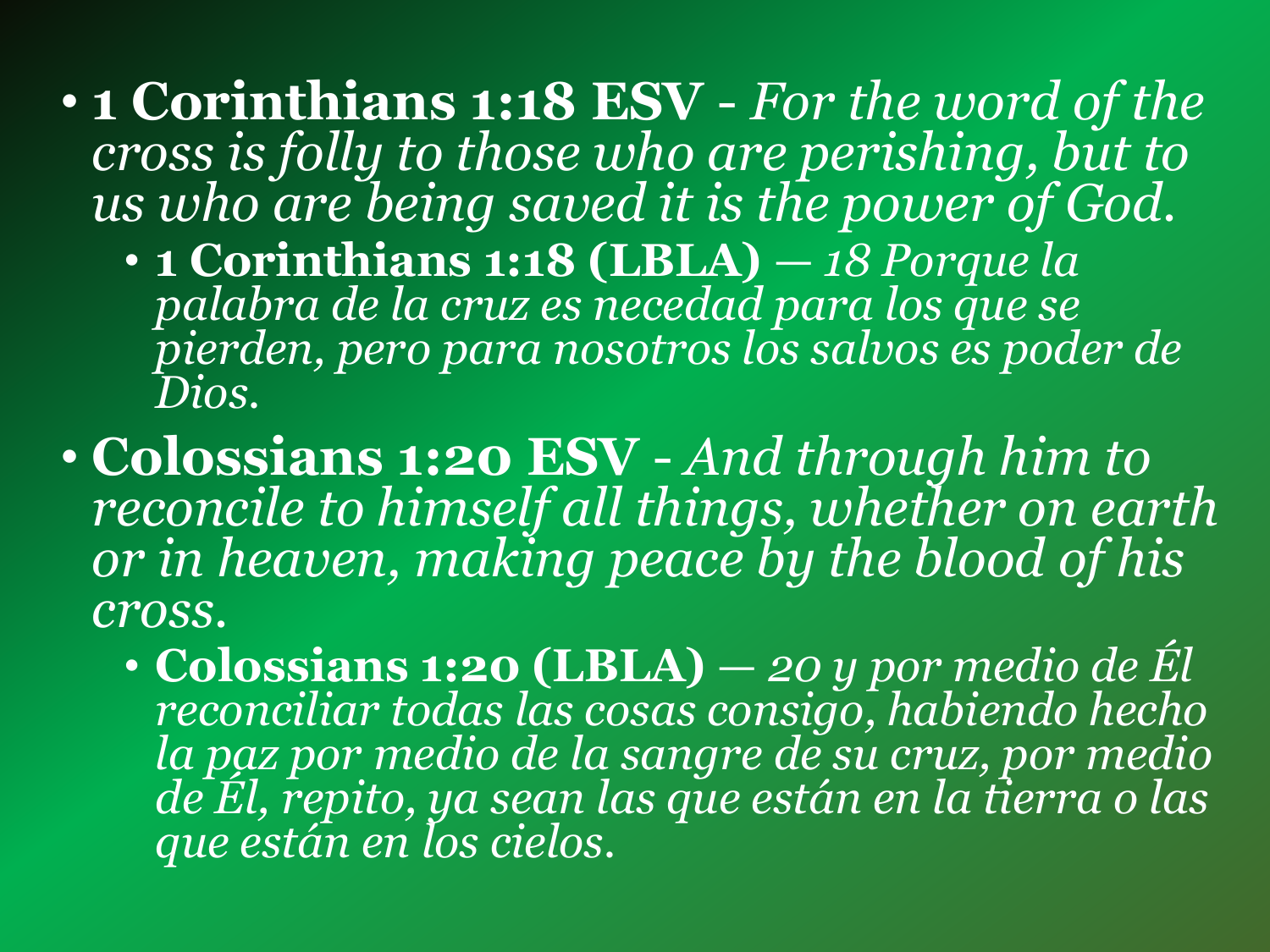**1 Corinthians 15:1-8 (NASB)** *1 Now I make known to you, brethren, the gospel which I preached to you, which also you received, in which also you stand, 2 by which also you are saved, if you hold fast the word which I preached to you, unless you believed in vain. 3 For I delivered to you as of first importance what I also received, that Christ died for our sins according to the Scriptures, 4 and that He was buried, and that He was raised on the third day according to the Scriptures, 5 and that He appeared to Cephas, then to the twelve. 6 After that He appeared to more than five hundred brethren at one time, most of whom remain until now, but some have fallen asleep; 7 then He appeared to James, then to all the apostles; 8 and last of all, as to one untimely born, He appeared to me also.*

**1 Corinthians 15:1-8 (LBLA)** *1 Ahora os hago saber, hermanos, el evangelio que os prediqué, el cual también recibisteis, en el cual también estáis firmes, 2 por el cual también sois salvos, si retenéis la palabra que os prediqué, a no ser que hayáis creído en vano. 3 Porque yo os entregué en primer lugar lo mismo que recibí: que Cristo murió por nuestros pecados, conforme a las Escrituras; 4 que fue sepultado y que resucitó al tercer día, conforme a las Escrituras; 5 que se apareció a Cefas y después a los doce; 6 luego se apareció a más de quinientos hermanos a la vez, la mayoría de los cuales viven aún, pero algunos ya duermen; 7 después se apareció a Jacobo, luego a todos los apóstoles,8 y al último de todos, como a uno nacido fuera de tiempo, se me apareció también a mí.*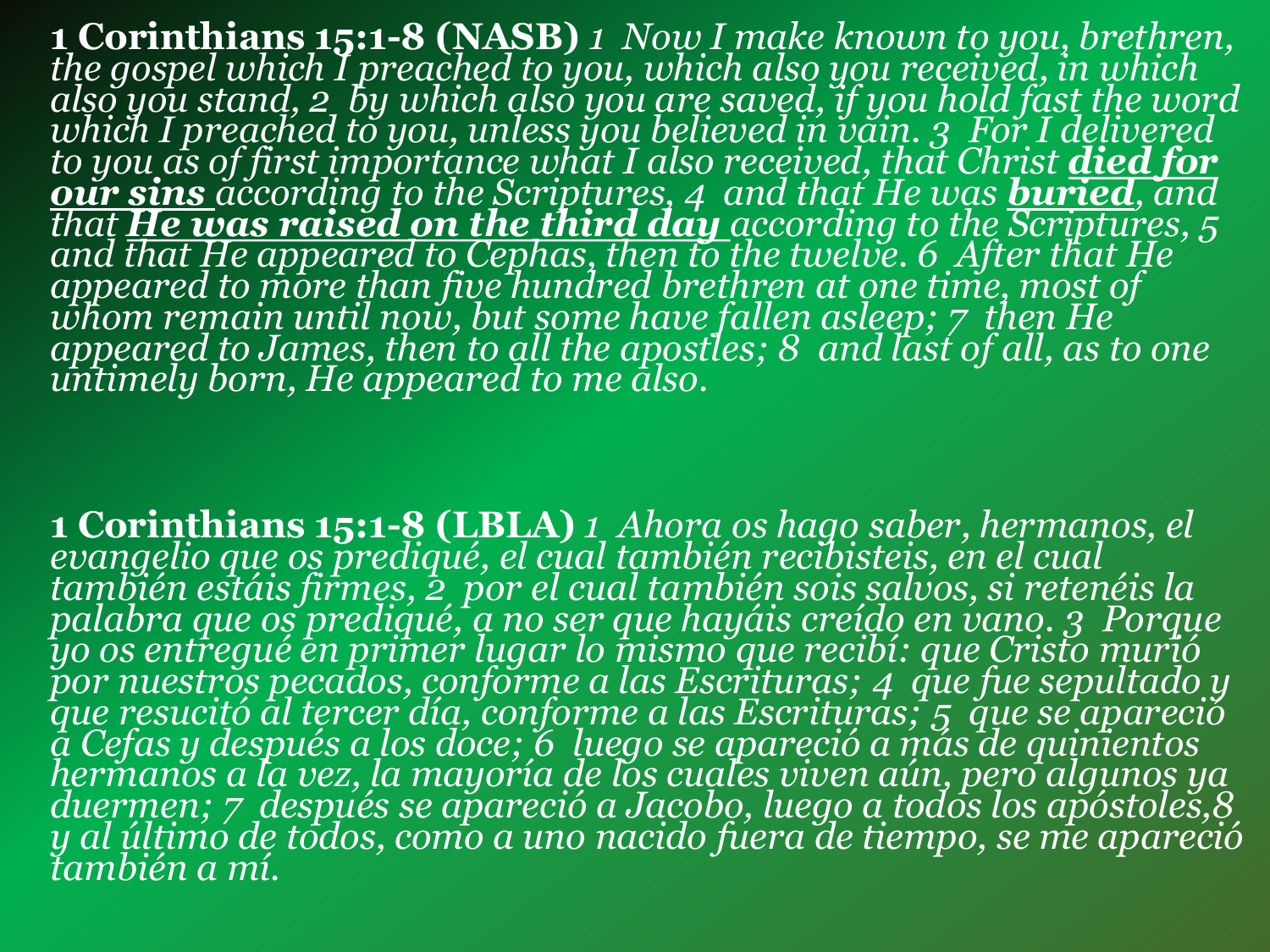**Romans 6:23 (NASB)** — 23 For the wages of sin is death, but the free gift of God is eternal life in Christ Jesus our Lord.

**Romans 6:23 (LBLA)** — 23 Porque la paga del pecado es muerte, pero la dádiva de Dios es vida eterna en Cristo Jesús Señor nuestro.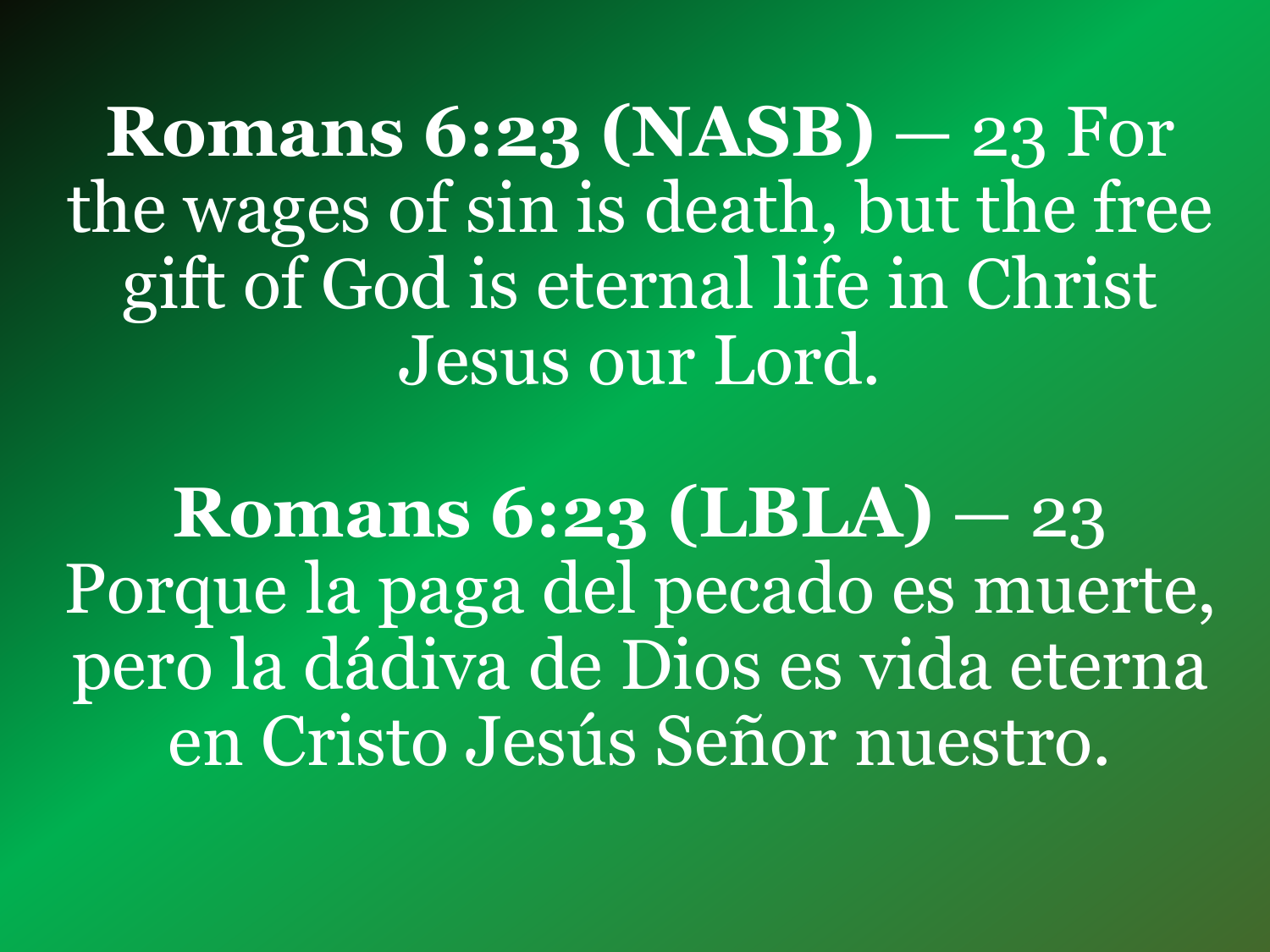• **Hebrews 12:2-3 (NASB)** *<sup>2</sup>fixing our eyes on Jesus, the author and perfecter of faith, who for the joy set before Him endured the cross, despising the shame, and has sat down at the right hand of the throne of God.* 

*<sup>3</sup>For consider Him who has endured such hostility by sinners against Himself, so that you will not grow weary and lose heart.* 

• **Hebrews 12:2-3 (LBLA)** *<sup>2</sup>puestos los ojos en Jesús, el autor y consumador de la fe, quien por el gozo puesto delante de El soportó la cruz, menospreciando la vergüenza, y se ha sentado a la diestra del trono de Dios. <sup>3</sup>Considerad, pues, a aquel que soportó tal hostilidad de los pecadores contra sí mismo, para que no os canséis ni os desaniméis en vuestro corazón.*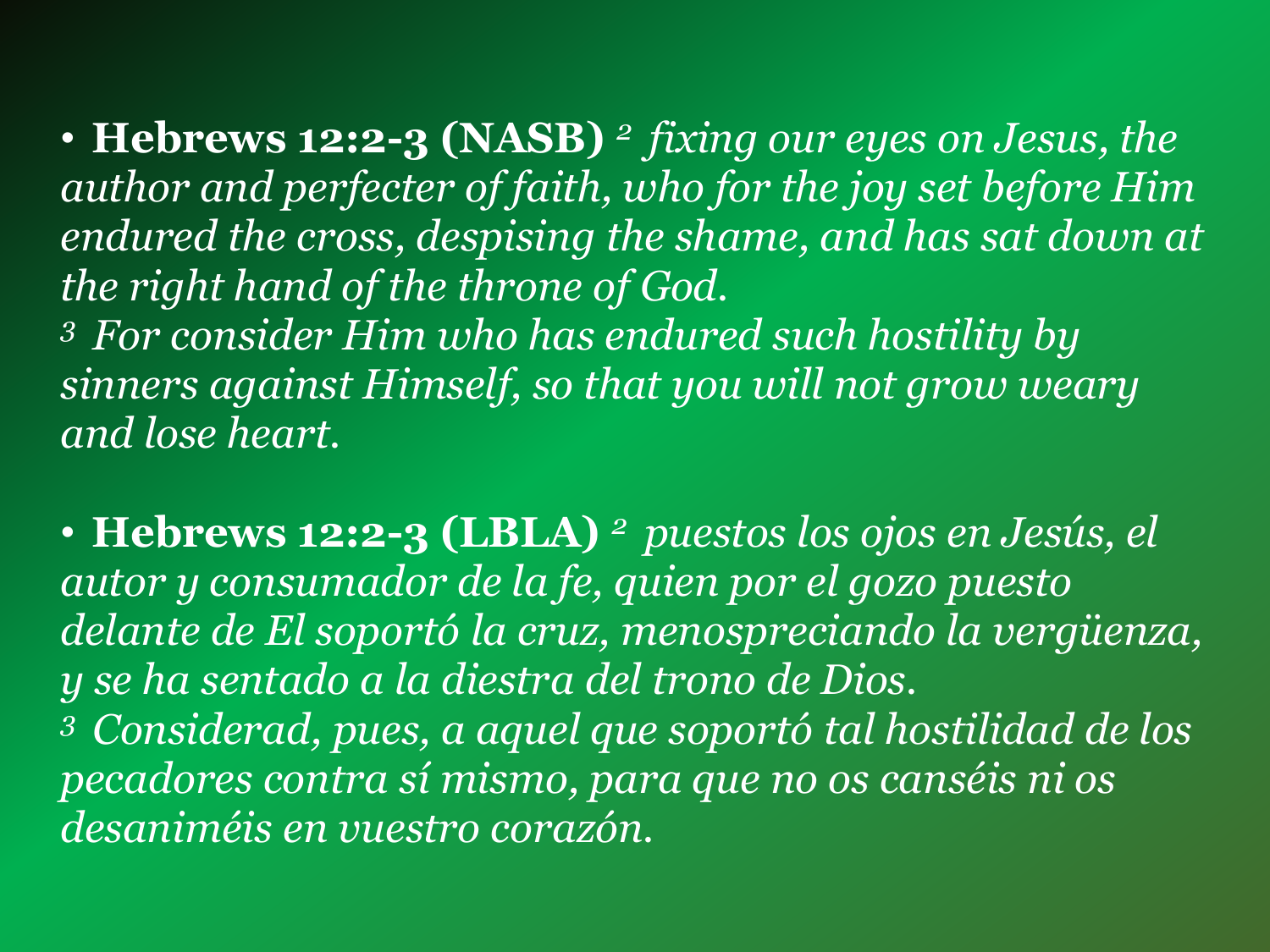#### We live in a culture where crosses have become commonplace, familiar

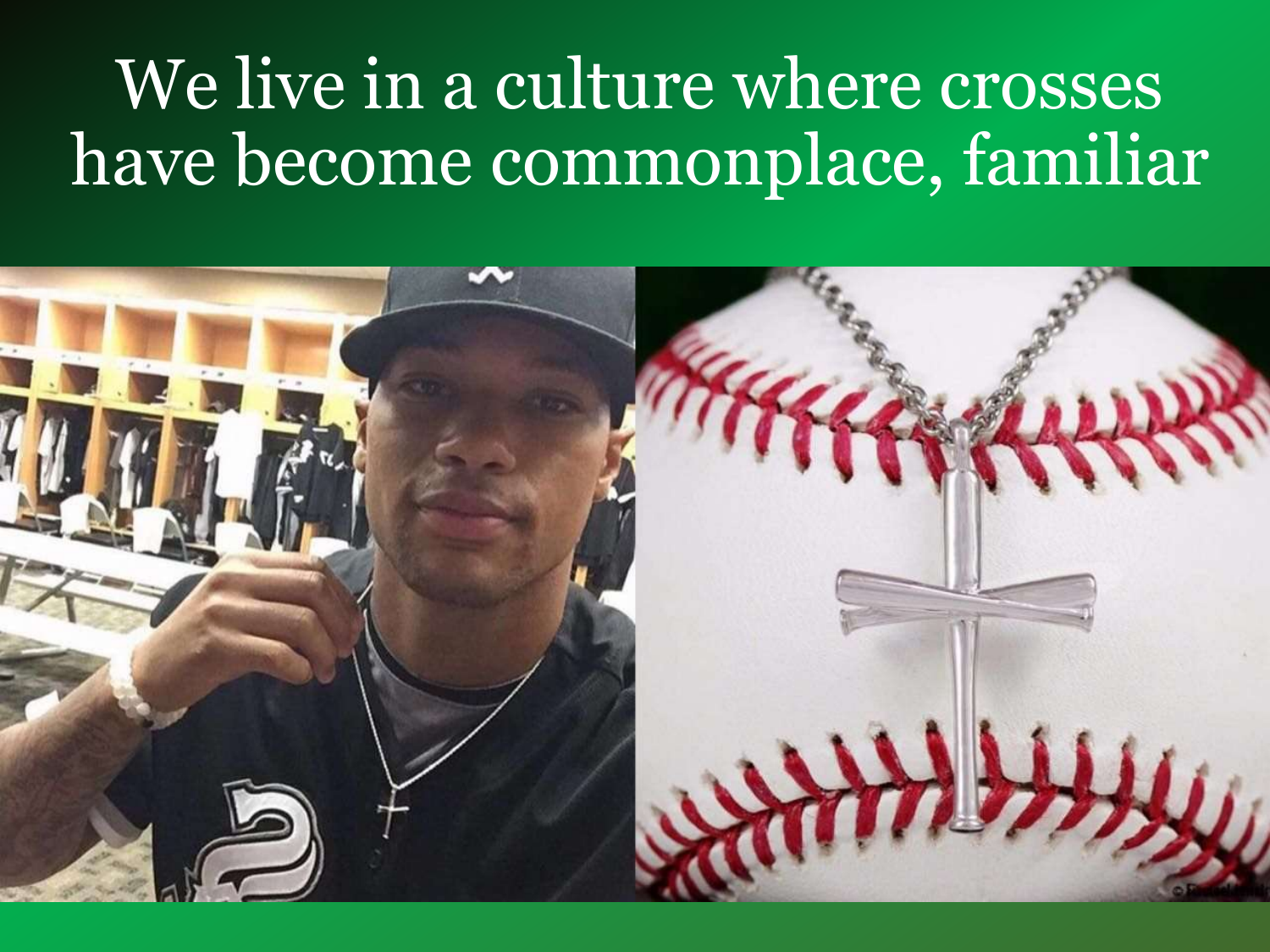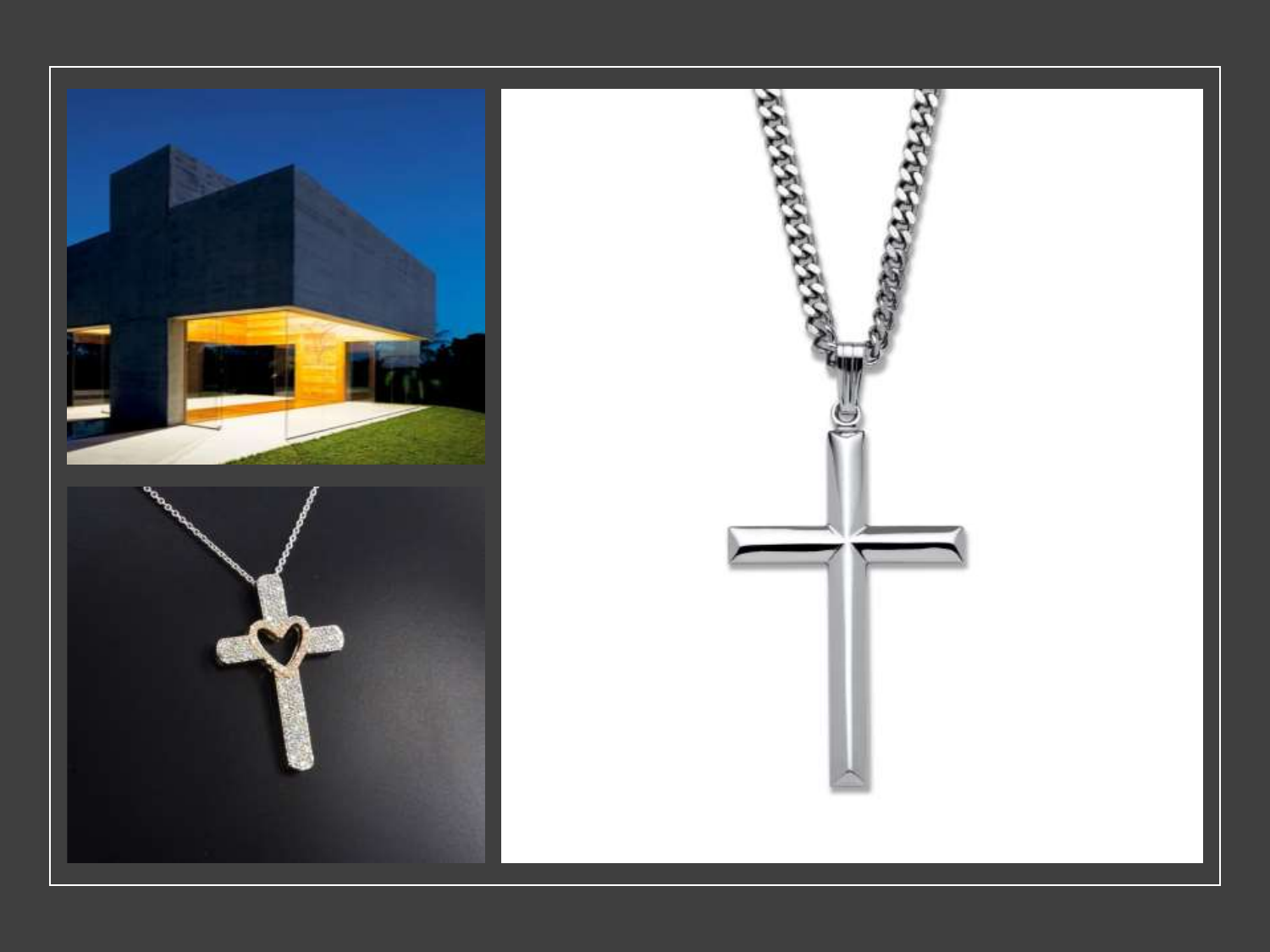

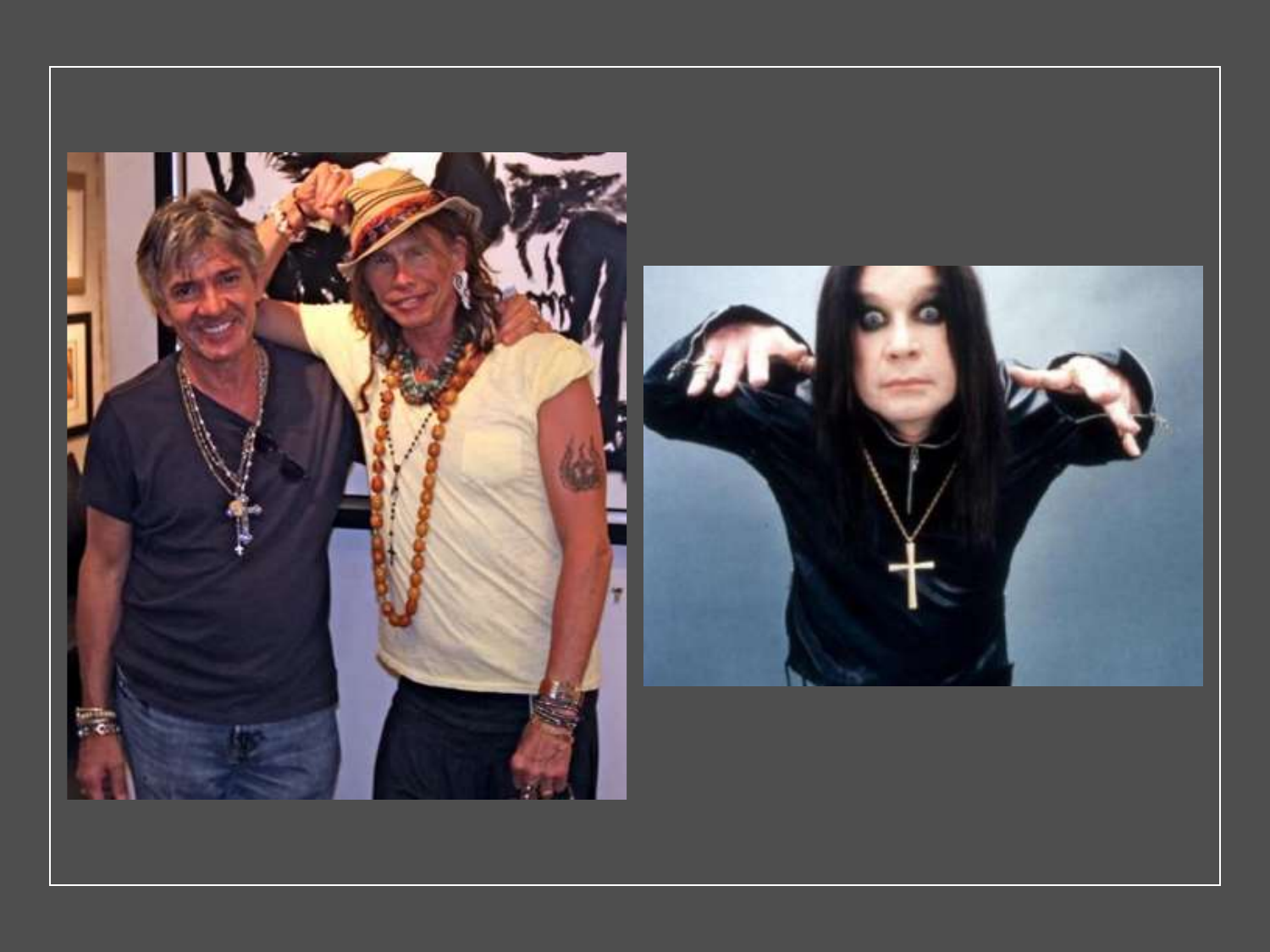



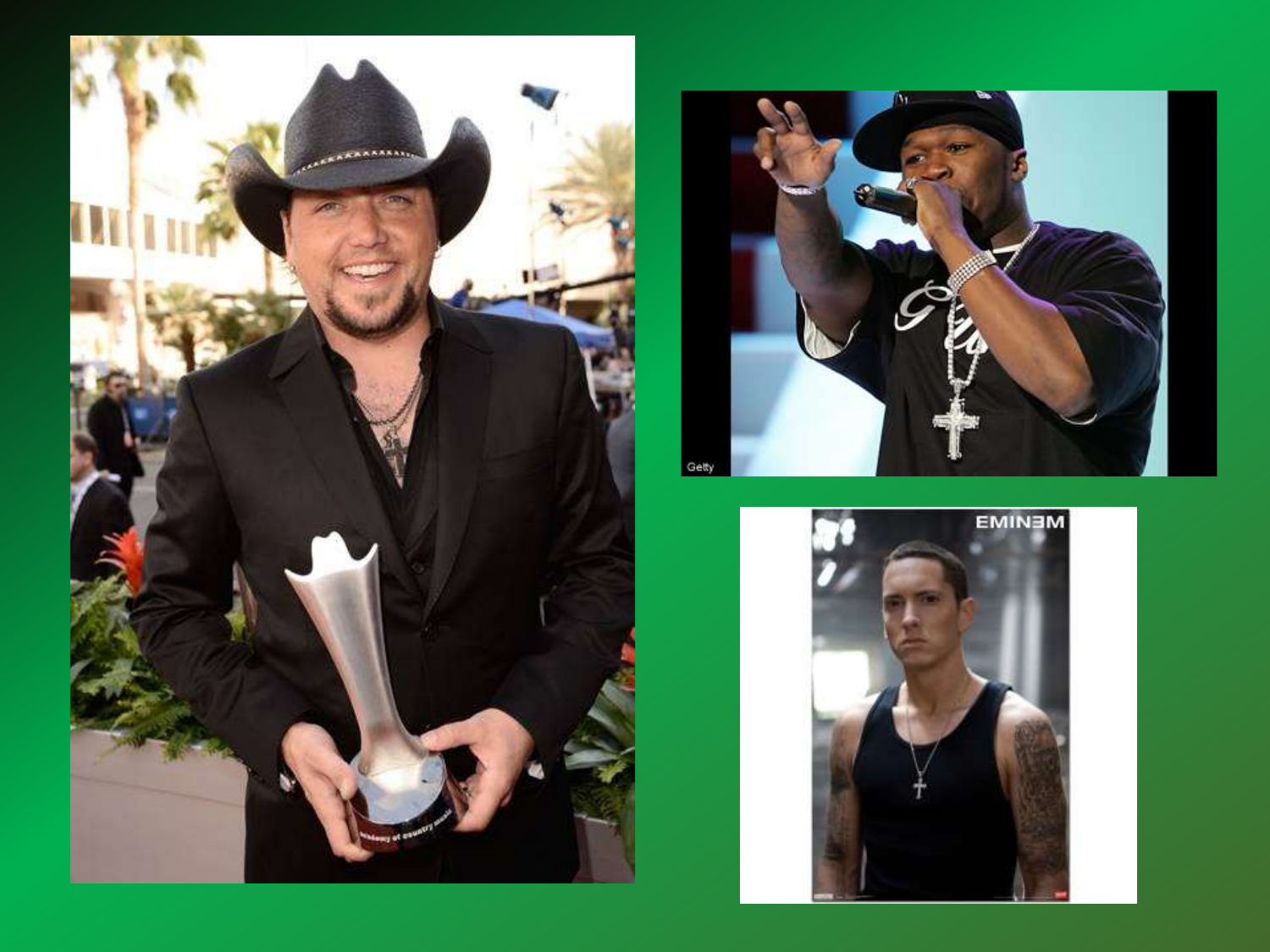• **Zechariah 13:7 ESV** - *"Awake, O sword, against my shepherd, against the man who stands next to me," declares the Lord of hosts. "Strike the shepherd, and the sheep will be scattered; I will turn my hand against the little ones."*

• **Zechariah 13:7 (LBLA)** — *7 Despierta, espada, contra mi pastor, y contra el hombre compañero mío —declara el SEÑOR de los ejércitos. Hiere al pastor y se dispersarán las ovejas, y volveré mi mano contra los pequeños.*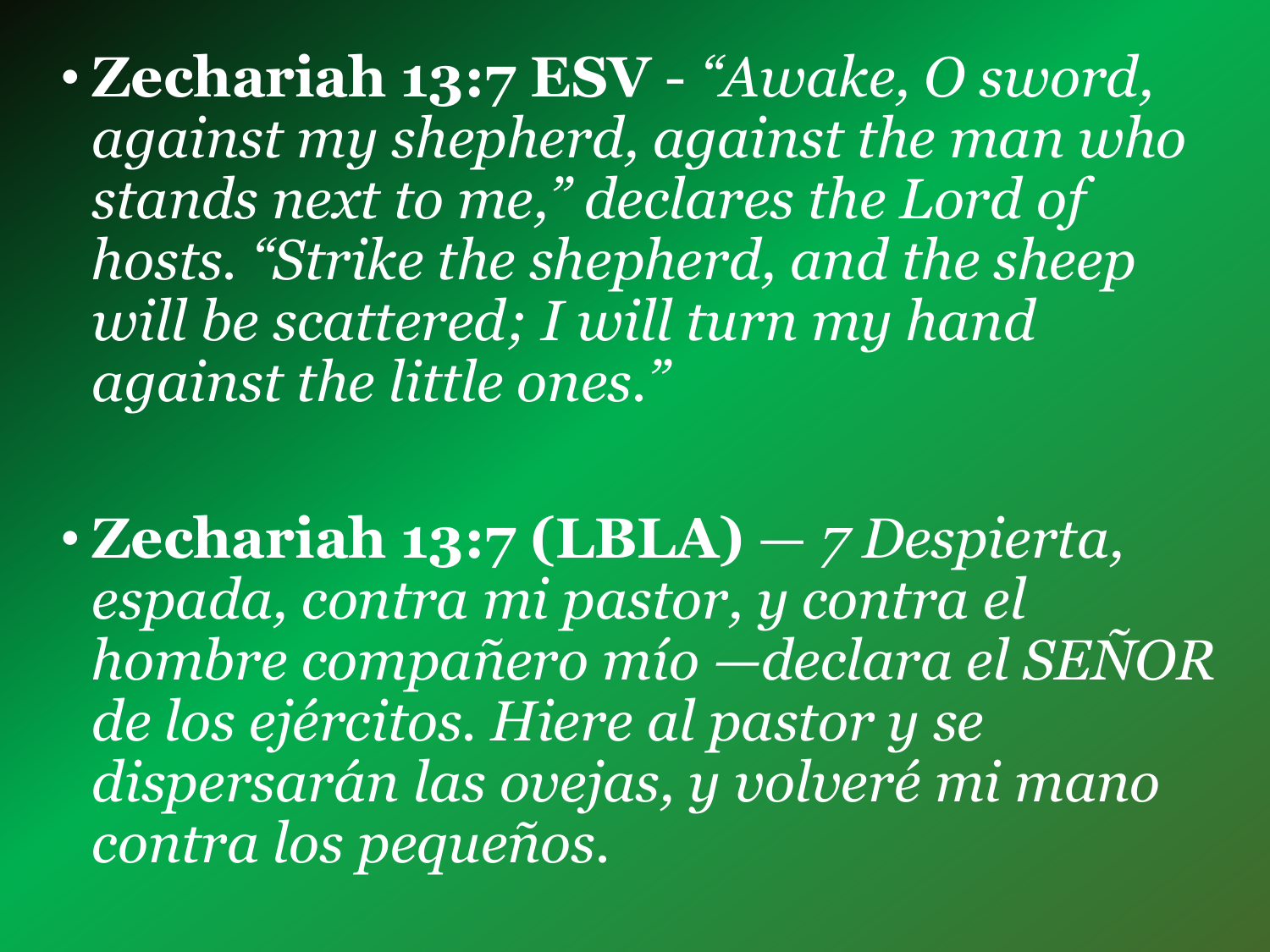- **Matthew 26:31**  Then Jesus said to them, "This very night you will all fall away on account of Me. For it is written: 'I will strike the Shepherd, and the sheep of the flock will be scattered.'
- **Matthew 26:31 (LBLA)** 31 Entonces Jesús les dijo\*: Esta noche todos vosotros os apartaréis por causa de mí, pues escrito está: «HERIRÉ AL PASTOR, Y LAS OVEJAS DEL REBAÑO SE DISPERSARÁN».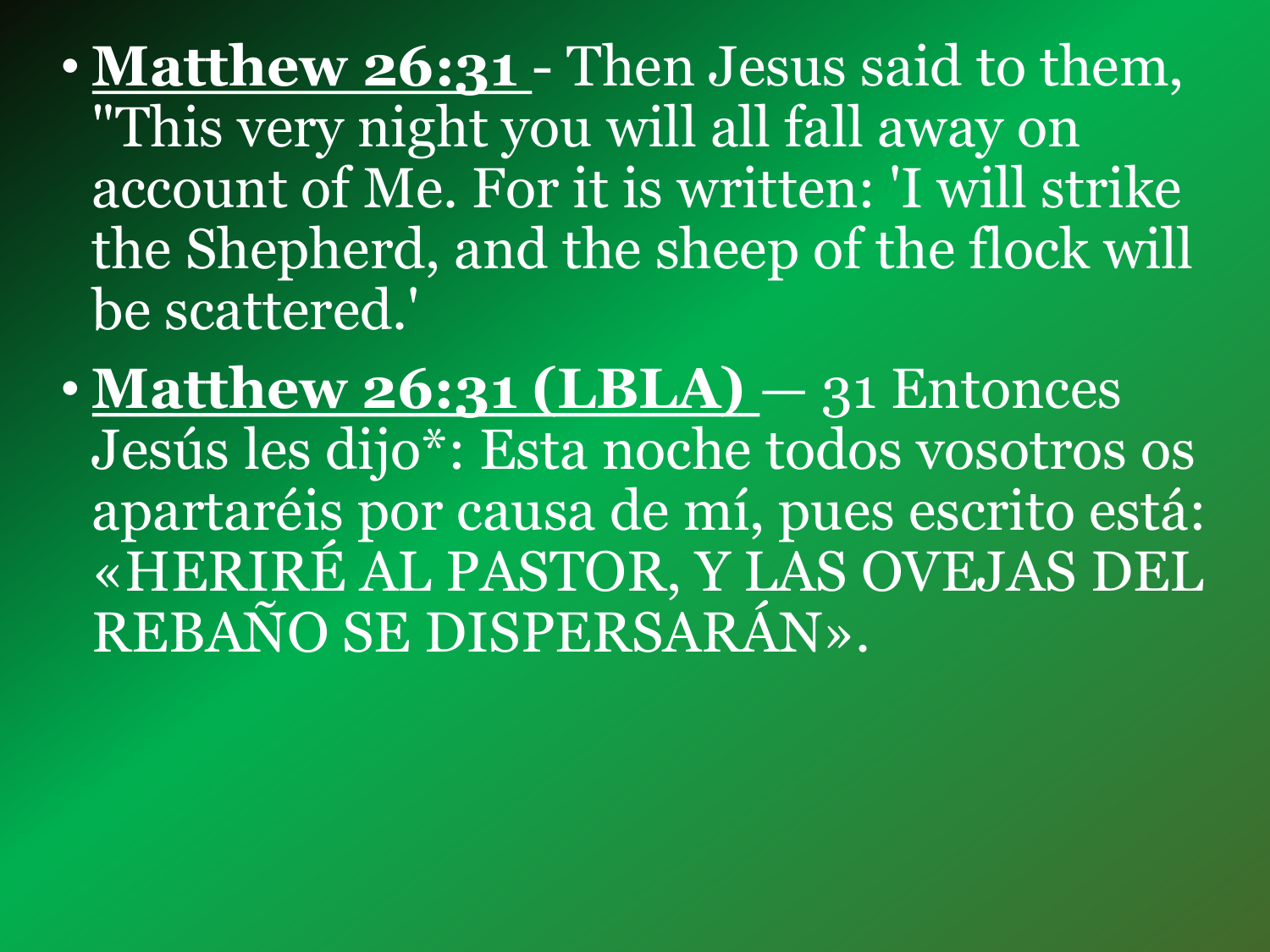God hates sin because it is the very antithesis of His nature.

- "For You are not a God who takes pleasure in wickedness; no evil dwells with You" **(Psalm 5:4).**
- **Psalm 5:4 (LBLA)**  4 Porque tú no eres un Dios que se complace en la maldad; el mal no mora contigo.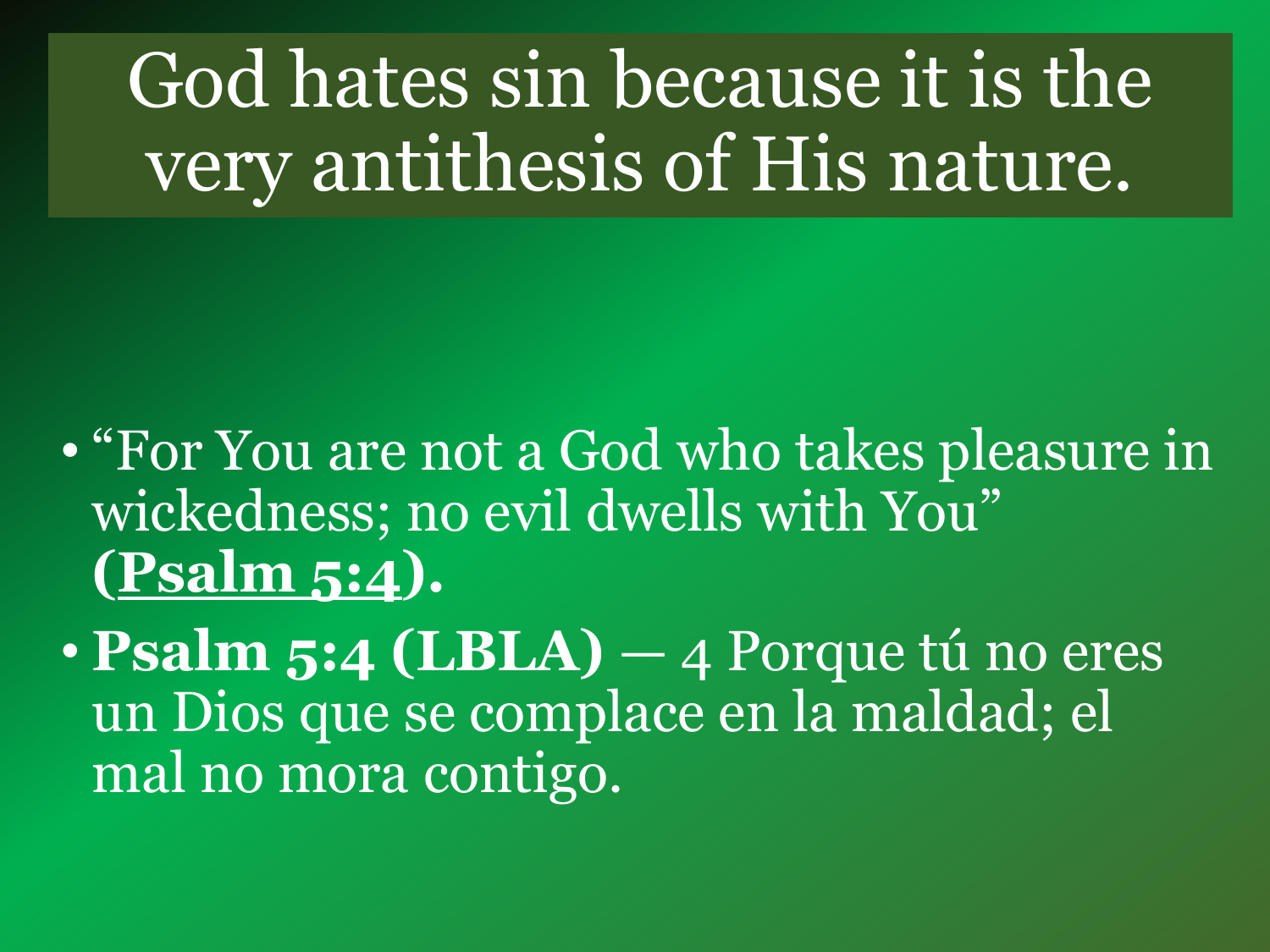## God hates sin because He is holy

• **Psalms 92:15** - the Lord is upright; He is my rock, and there is no unrighteousness in Him. NASU

• **Psalm 92:15 (LBLA)** — 15 para anunciar cuán recto es el SEÑOR, mi roca, y que no hay injusticia en Él.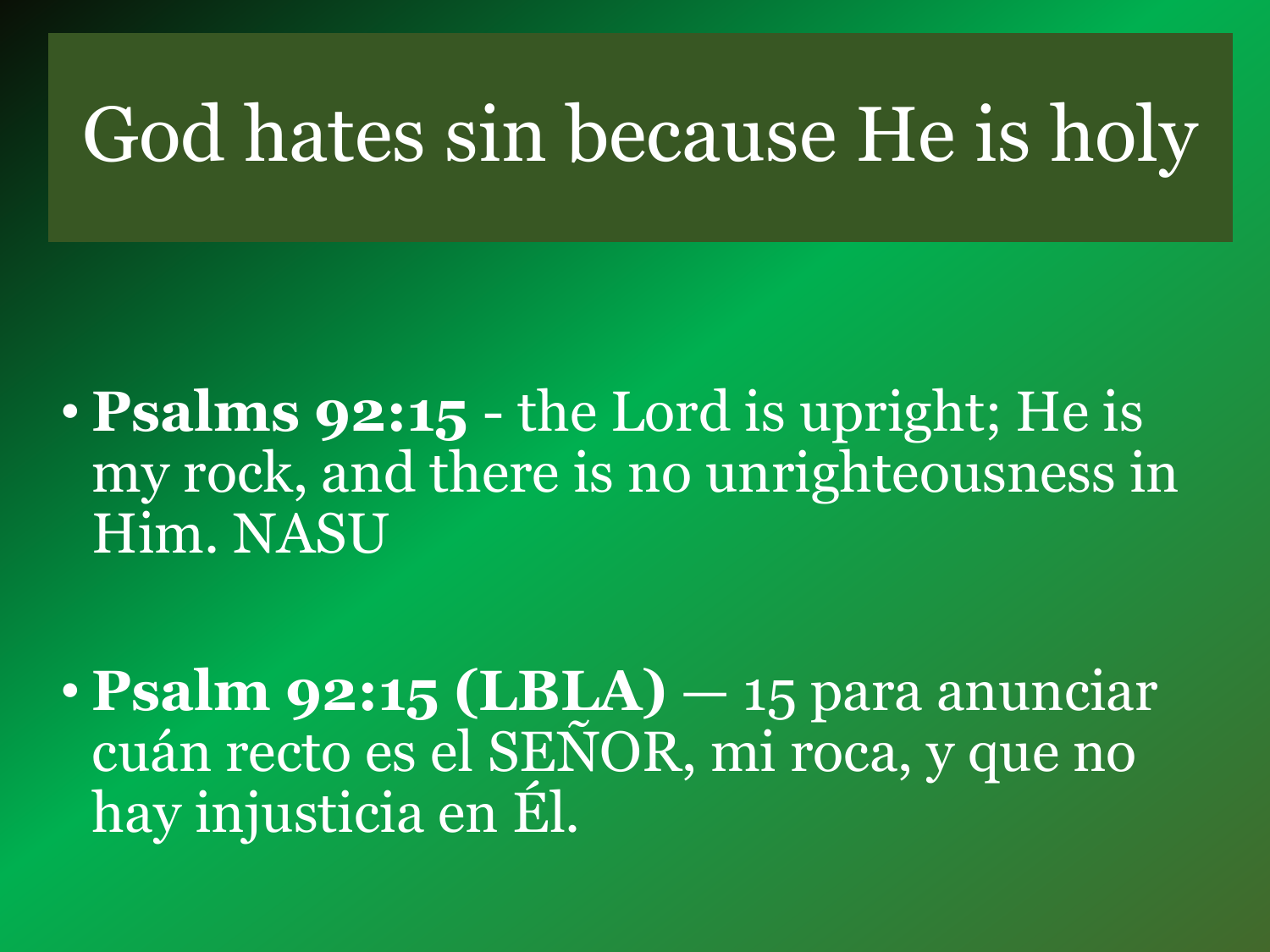

- **Leviticus 10:3**  "It is what the Lord spoke, saying, 'By those who come near Me I will be treated as holy, And before all the people I will be honored.'" NASU
- **Leviticus 10:3 (LBLA)** — 3 Entonces Moisés dijo a Aarón: Esto es lo que el SEÑOR habló, diciendo: «Como santo seré tratado por los que se acercan a mí, y en presencia de todo el pueblo seré honrado». Y Aarón guardó silencio.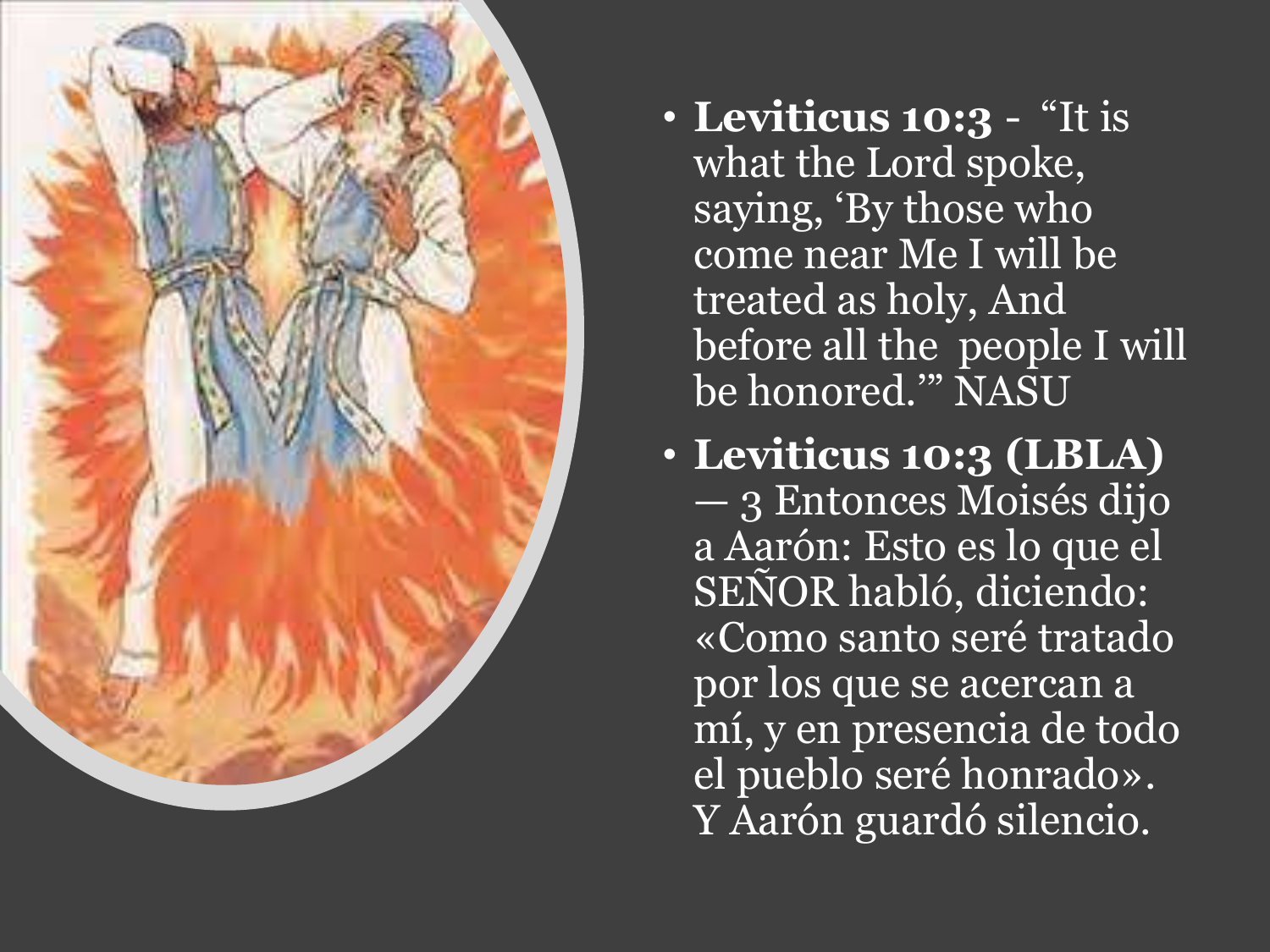# BECAUSE GOD IS WHO HE IS… SIN HAD TO BE DEALT WITH

- **Isaiah 59:1–2 (NLT)**  1 Listen! The LORD's arm is not too weak to save you, nor is his ear too deaf to hear you call. 2 It's your sins that have cut you off from God. Because of your sins, he has turned away and will not listen anymore.
- **Isaiah 59:1–2 (LBLA)**  1 He aquí, no se ha acortado la mano del SEÑOR para salvar; ni se ha endurecido su oído para oír. 2 Pero vuestras iniquidades han hecho separación entre vosotros y vuestro Dios, y vuestros pecados le han hecho esconder su rostro de vosotros para no escucharos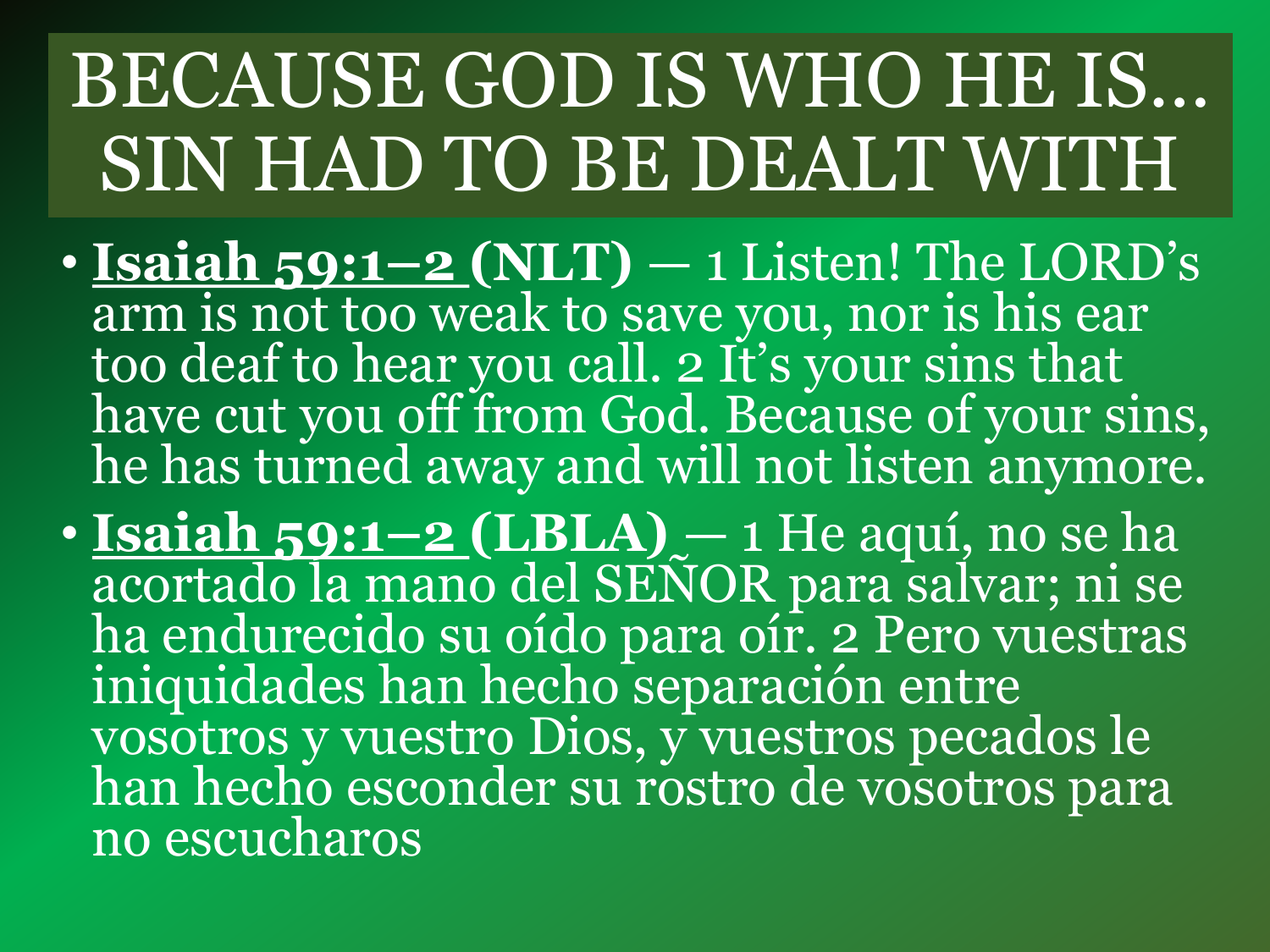• **Isaiah 52:14 NIV** - 14 Just as there were many who were appalled at him — his appearance was so disfigured beyond that of any man and his form marred beyond human likeness —

• **Isaiah 52:14 (LBLA)** — 14 De la manera que muchos se asombraron de ti, pueblo mío, así fue desfigurada su apariencia más que la de cualquier hombre, y su aspecto más que el de los hijos de los hombres.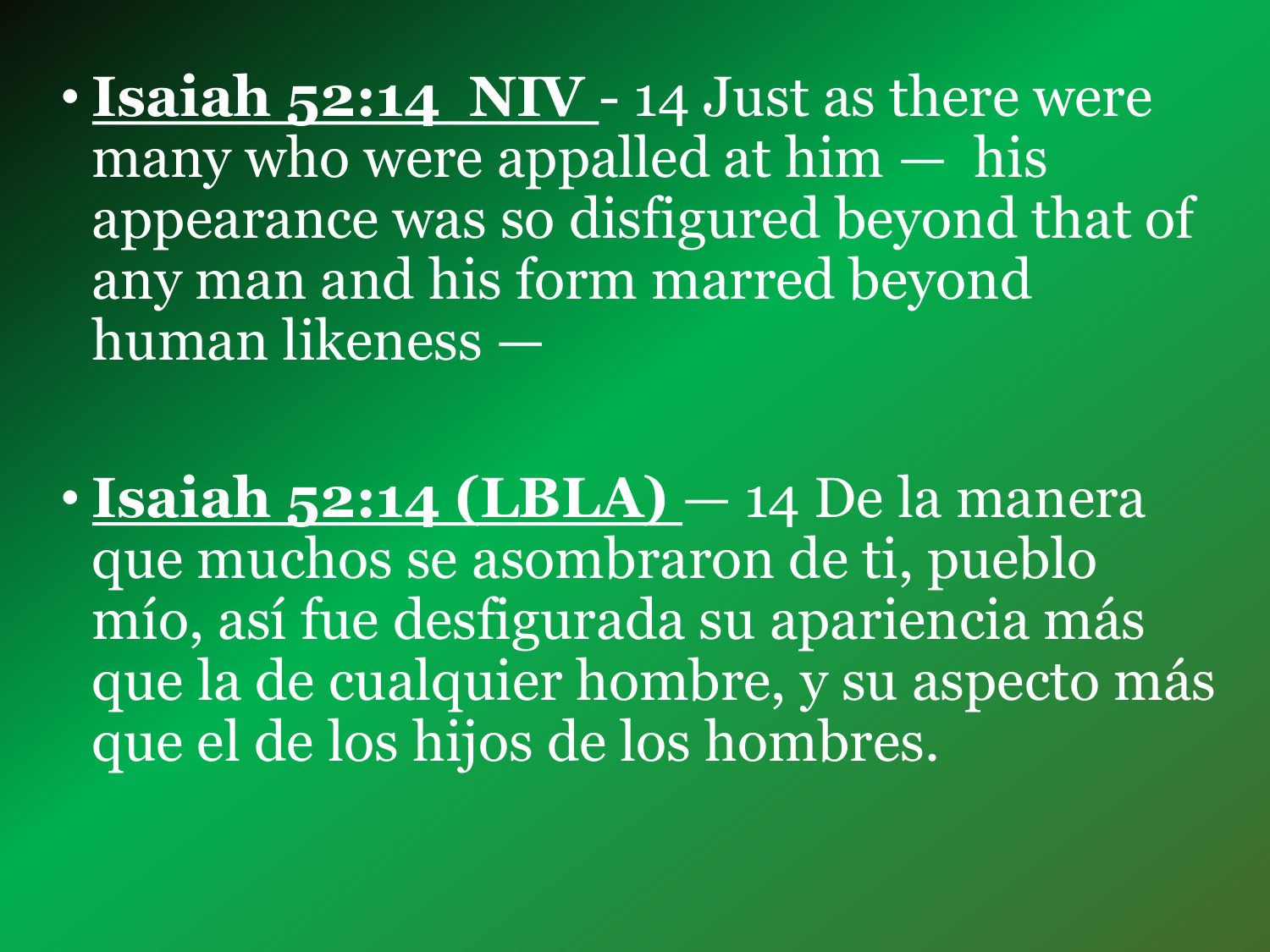The New Century Version - **Isaiah 52:14** - *14 Many people were shocked when they saw him. His appearance was so changed he did not look like a man; his form was changed so much they could barely tell he was human.* NCV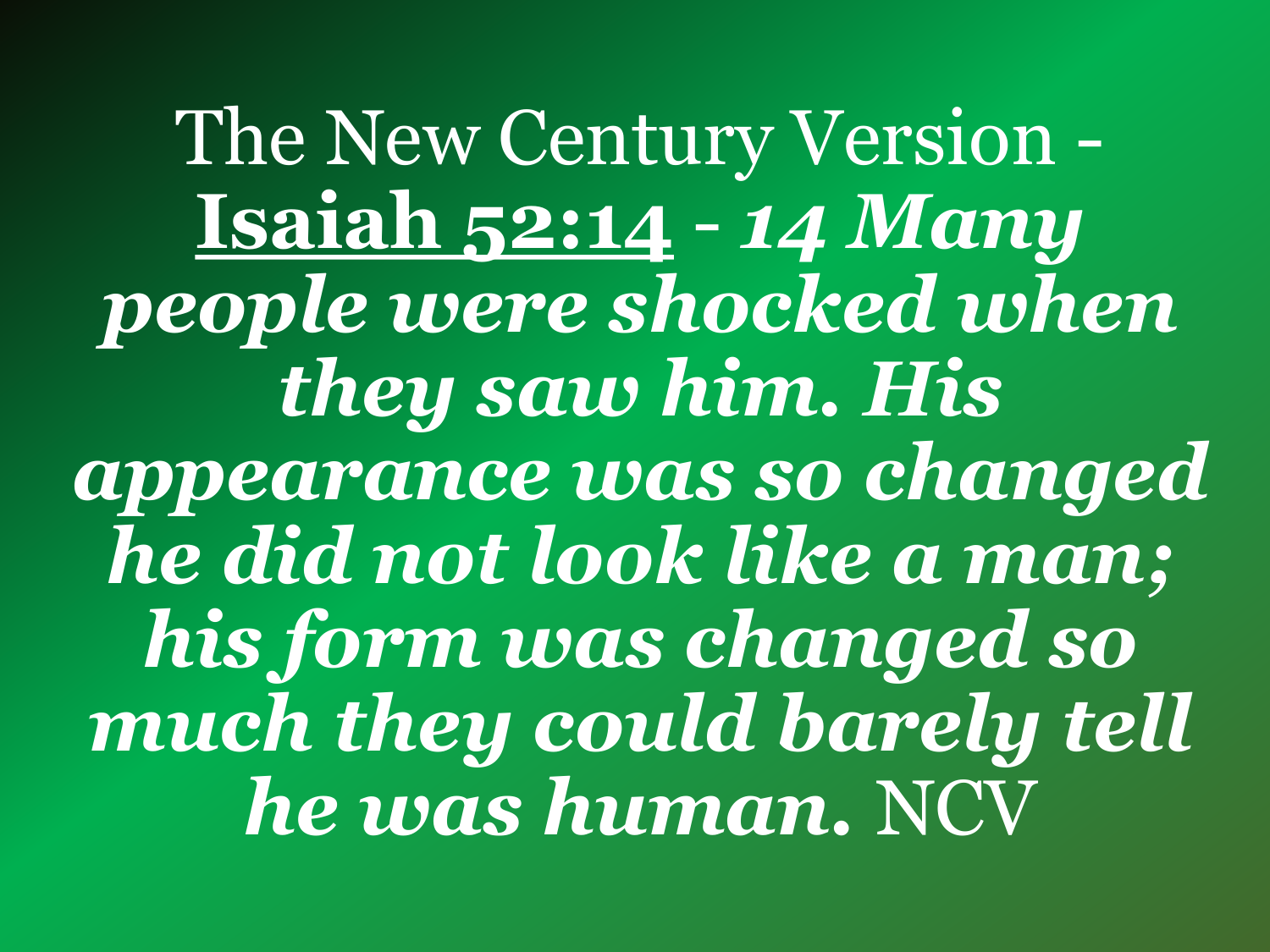• **Isaiah 50:6** - 6 I offered my back to those who beat me. I offered my cheeks to those who pulled my beard. I won't hide my face from them when they make fun of me and spit at me. NCV

• **Isaiah 50:6 (LBLA)** — 6 Di mis espaldas a los que me herían, y mis mejillas a los que me arrancaban la barba; no escondí mi rostro de injurias y esputos.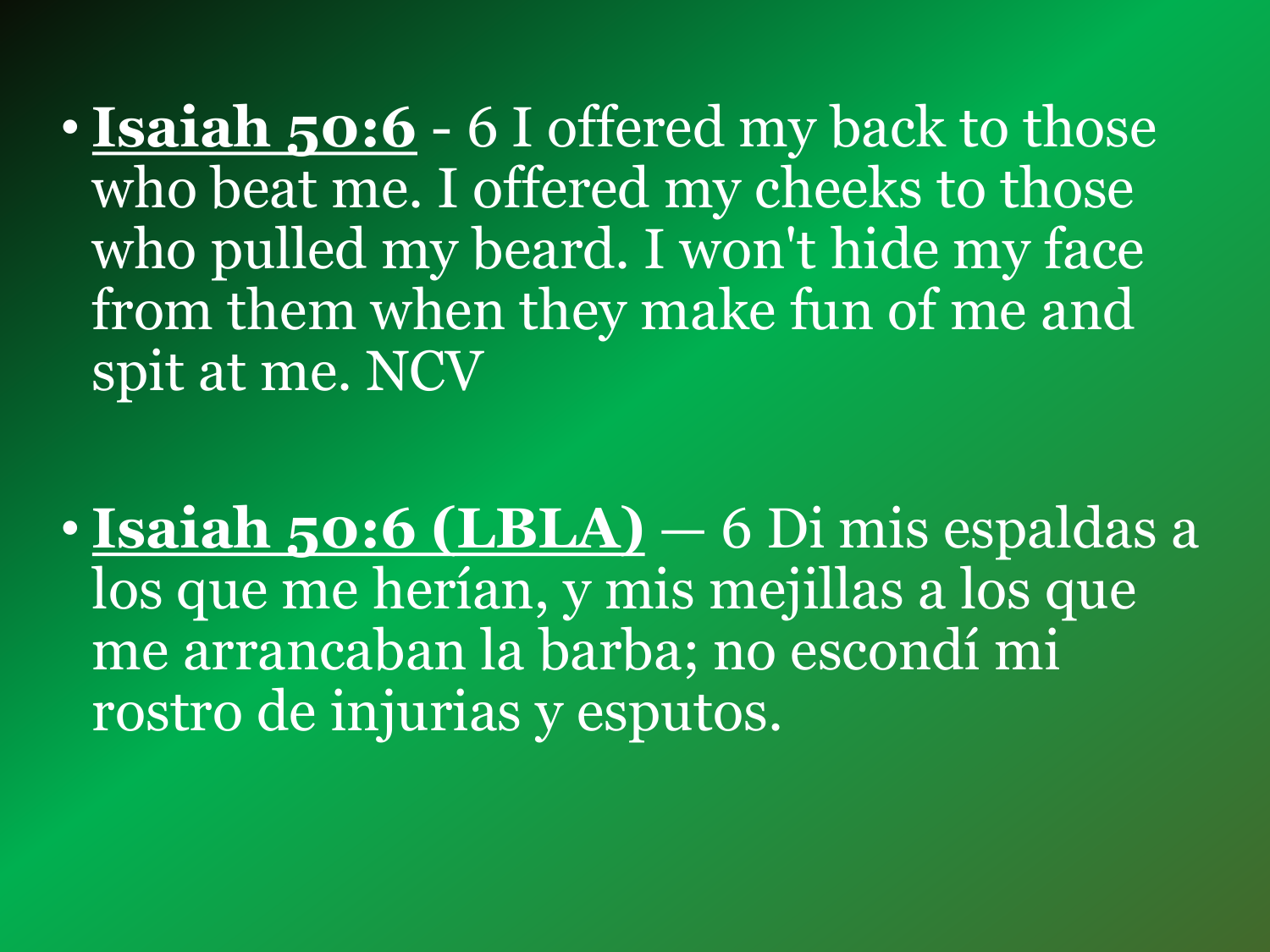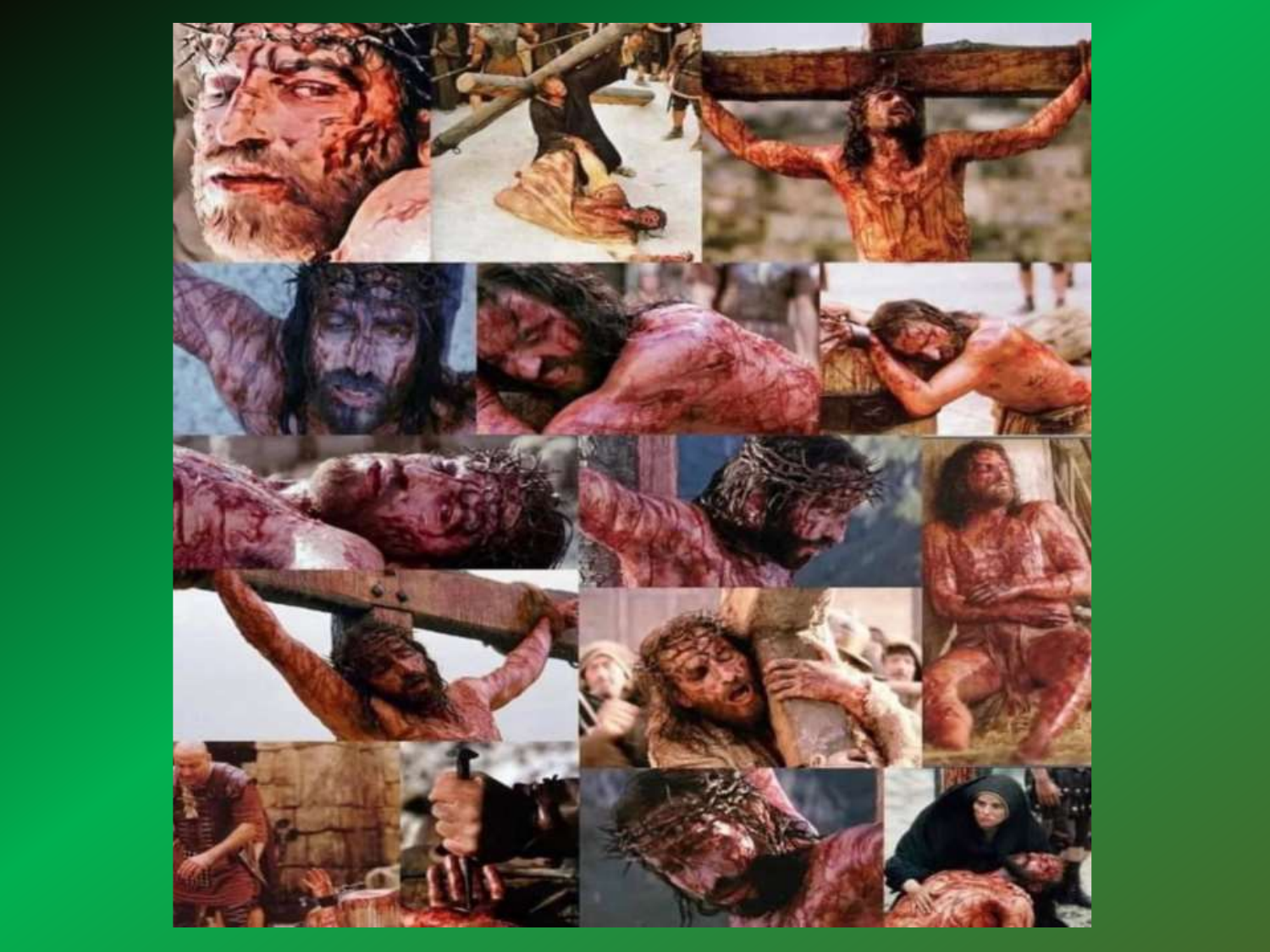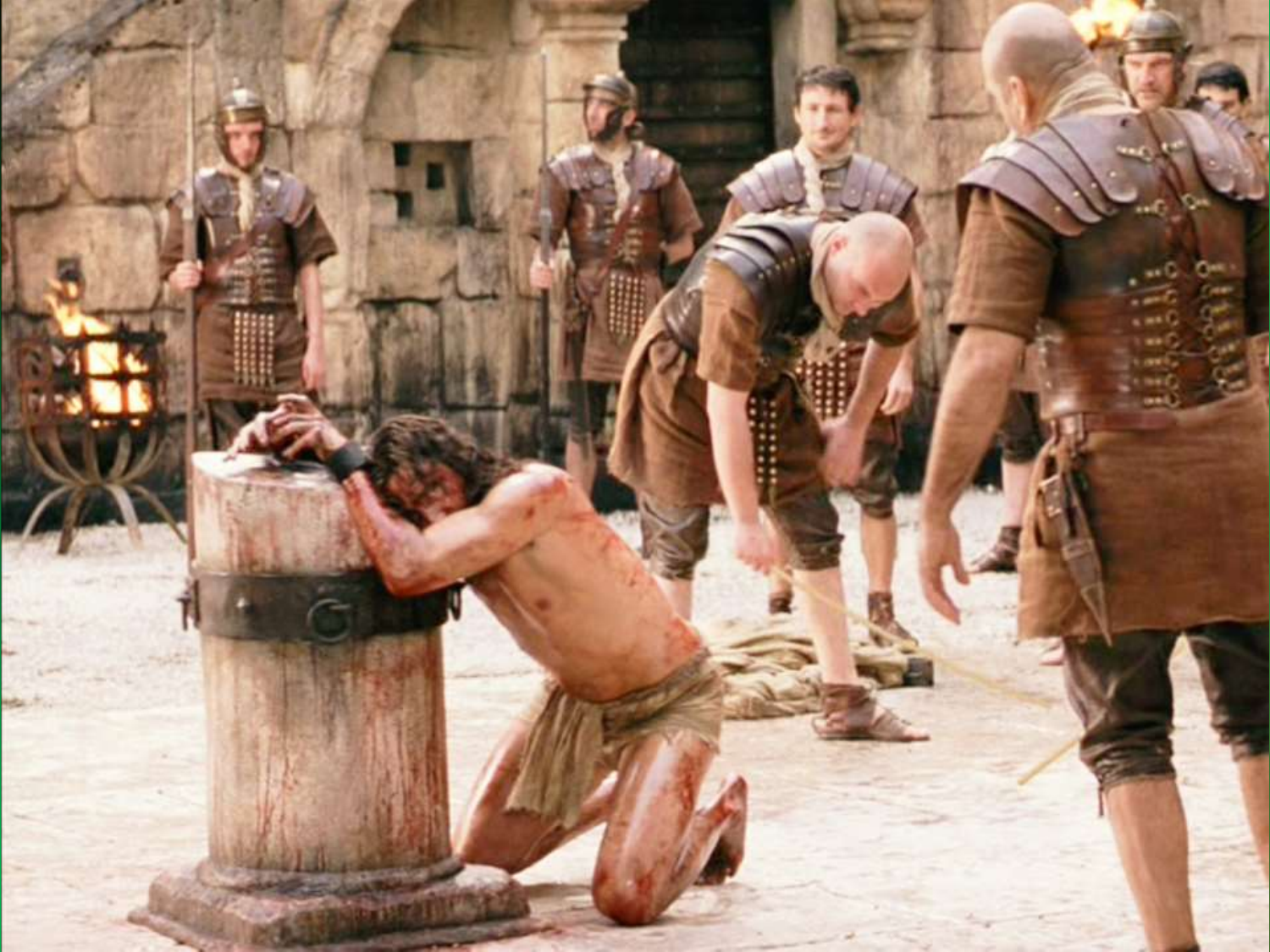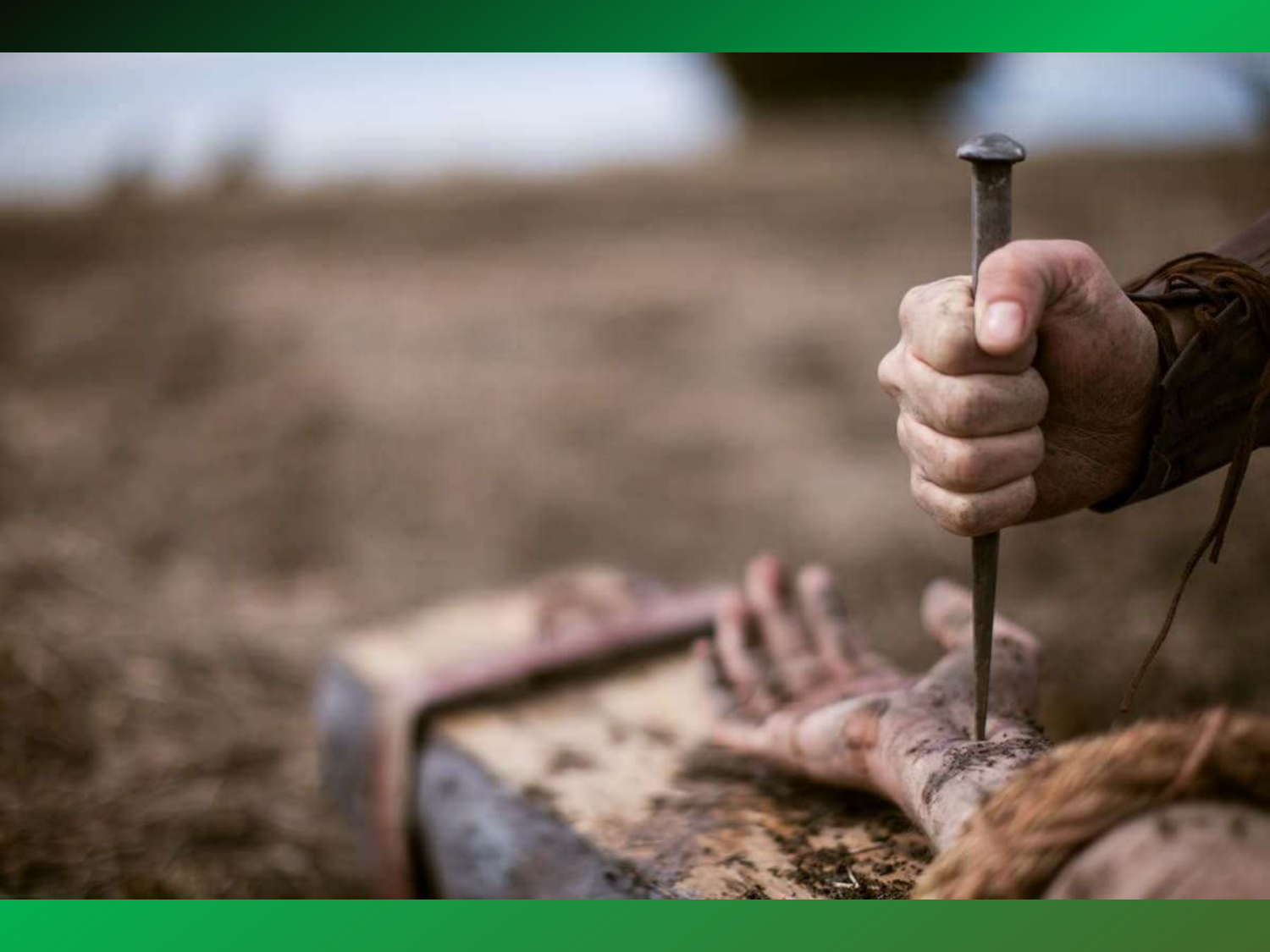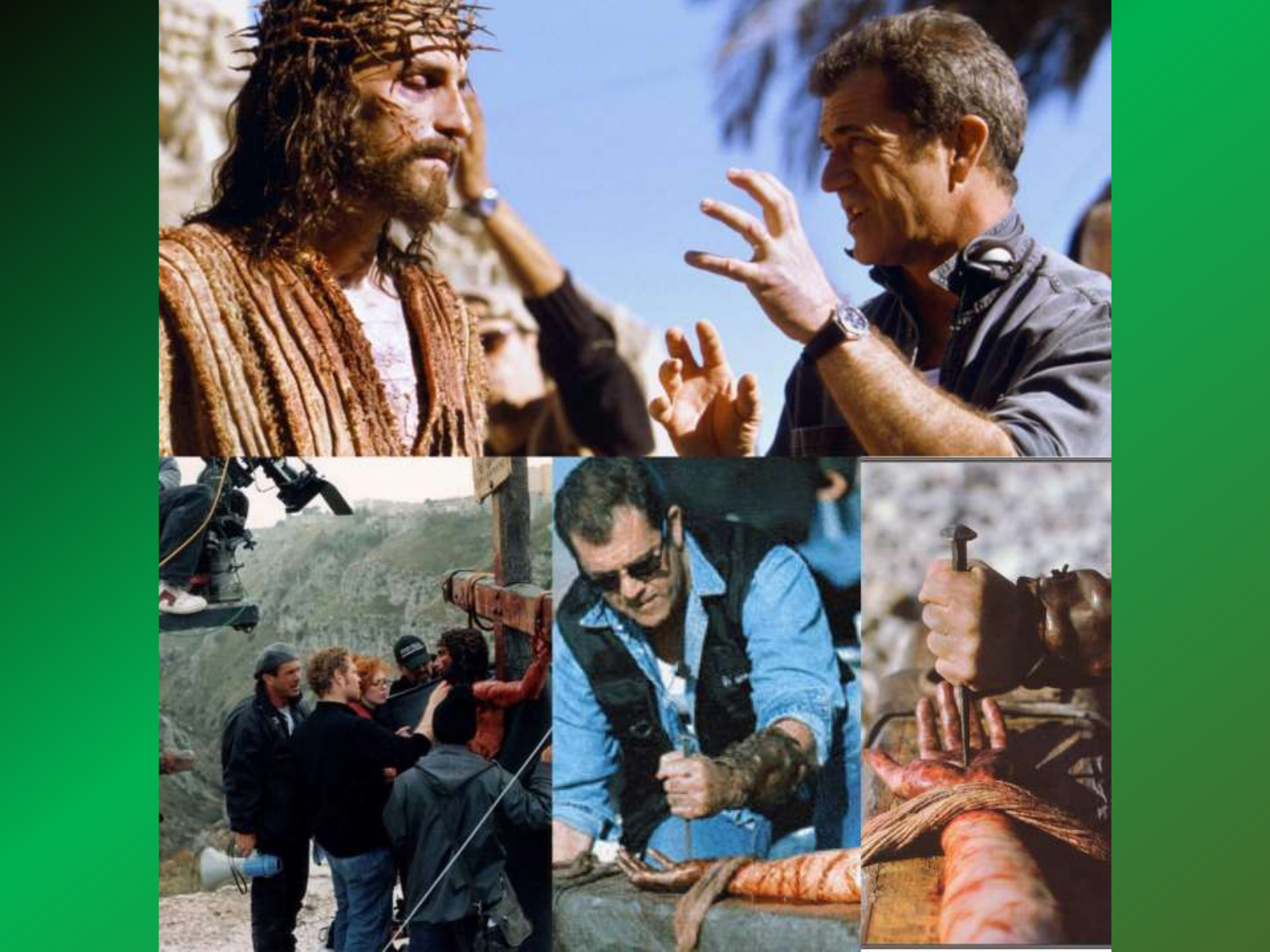#### GOD MADE HIM TO BE SIN… THAT WE MIGHT BECOME THE RIGHTEOUSNESS OF GOD IN HIM.

- **Isaiah 53:3-5 NASU** He was despised and forsaken of men, A man of sorrows and acquainted with grief; And like one from whom men hide their face He was despised, and we did not esteem Him.4 Surely our griefs He Himself bore, And our sorrows He carried; Yet we ourselves esteemed Him stricken, Smitten of God, and afflicted.5 But He was pierced through for our transgressions, He was crushed for our iniquities; The chastening for our well-being fell upon Him, And by His  $\,$  ${\rm scourging}$  we are healed.
- **Isaiah 53:3–5 (LBLA)**  3 Fue despreciado y desechado de los hombres, varón de dolores y experimentado en aflicción; y como uno de quien los hombres esconden el rostro, fue despreciado, y no le estimamos. 4 Ciertamente Él llevó nuestras enfermedades, y cargó con nuestros dolores; con todo, nosotros le tuvimos por azotado, por herido de Dios y afligido. 5 Mas Él fue herido por nuestras transgresiones, molido por nuestras iniquidades. El castigo, por nuestra paz, cayó sobre<br>Él, y por sus heridas hemos sido sanados.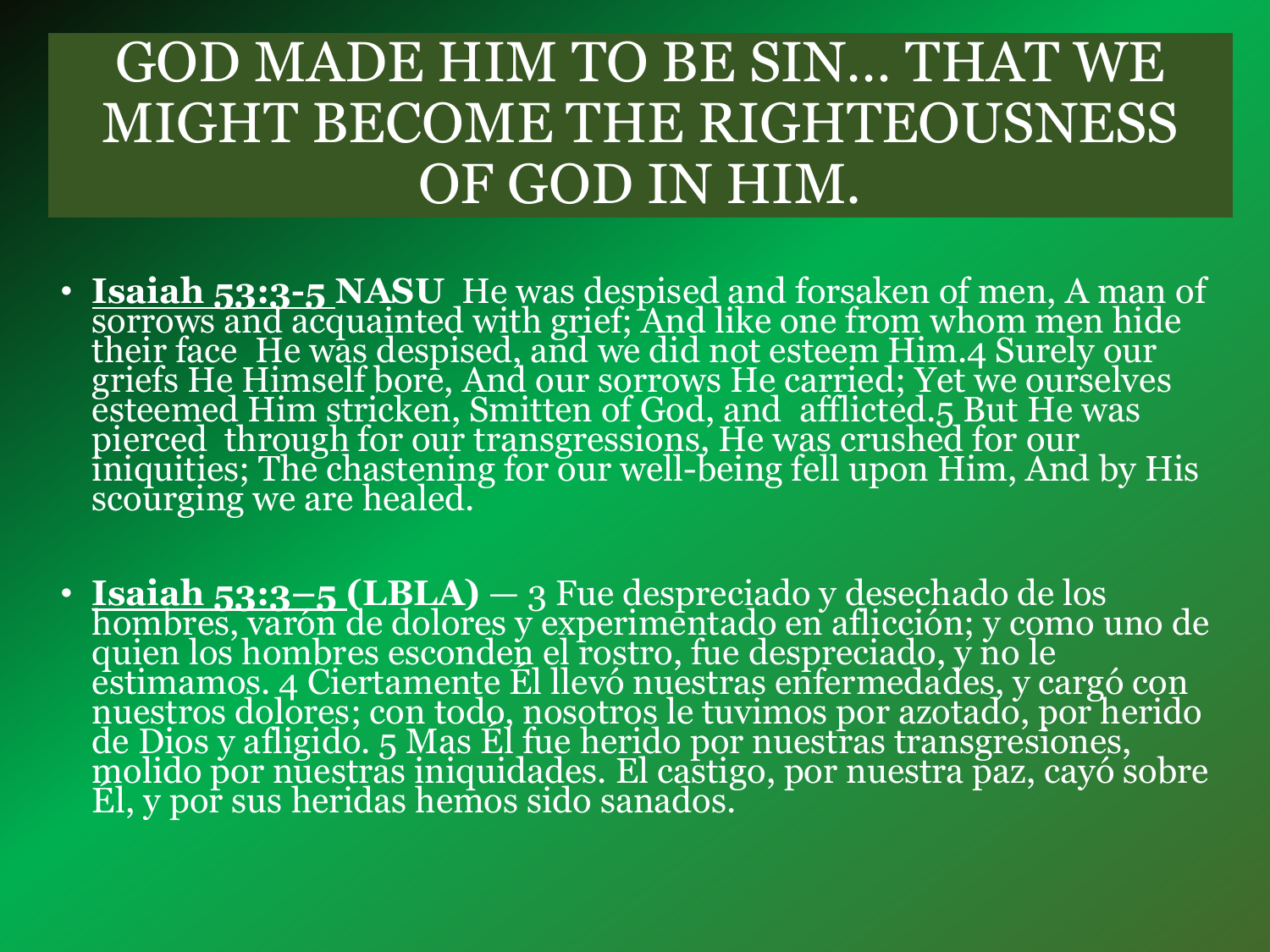- **Isaiah 53:10-11**  But the Lord was pleased To crush Him, putting Him to grief; If He would render Himself as a guilt offering, He will see His offspring, He will prolong His days, And the good pleasure of the Lord will prosper in His hand. 11 As a result of the anguish of His soul, He will see it and be satisfied; By His knowledge the Righteous One, My Servant, will justify the many, As He will bear their iniquities. NASU
- **Isaiah 53:10–11 (LBLA)** 10 Pero quiso el SEÑOR quebrantarle, sometiéndole a padecimiento. Cuando Él se entregue a sí mismo como ofrenda de expiación, verá a su descendencia, prolongará sus días, y la voluntad del SEÑOR en su mano prosperará. 11 Debido a la angustia de su alma, Él lo verá y quedará satisfecho. Por su conocimiento, el Justo, mi Siervo, justificará a muchos, y cargará las iniquidades de ellos.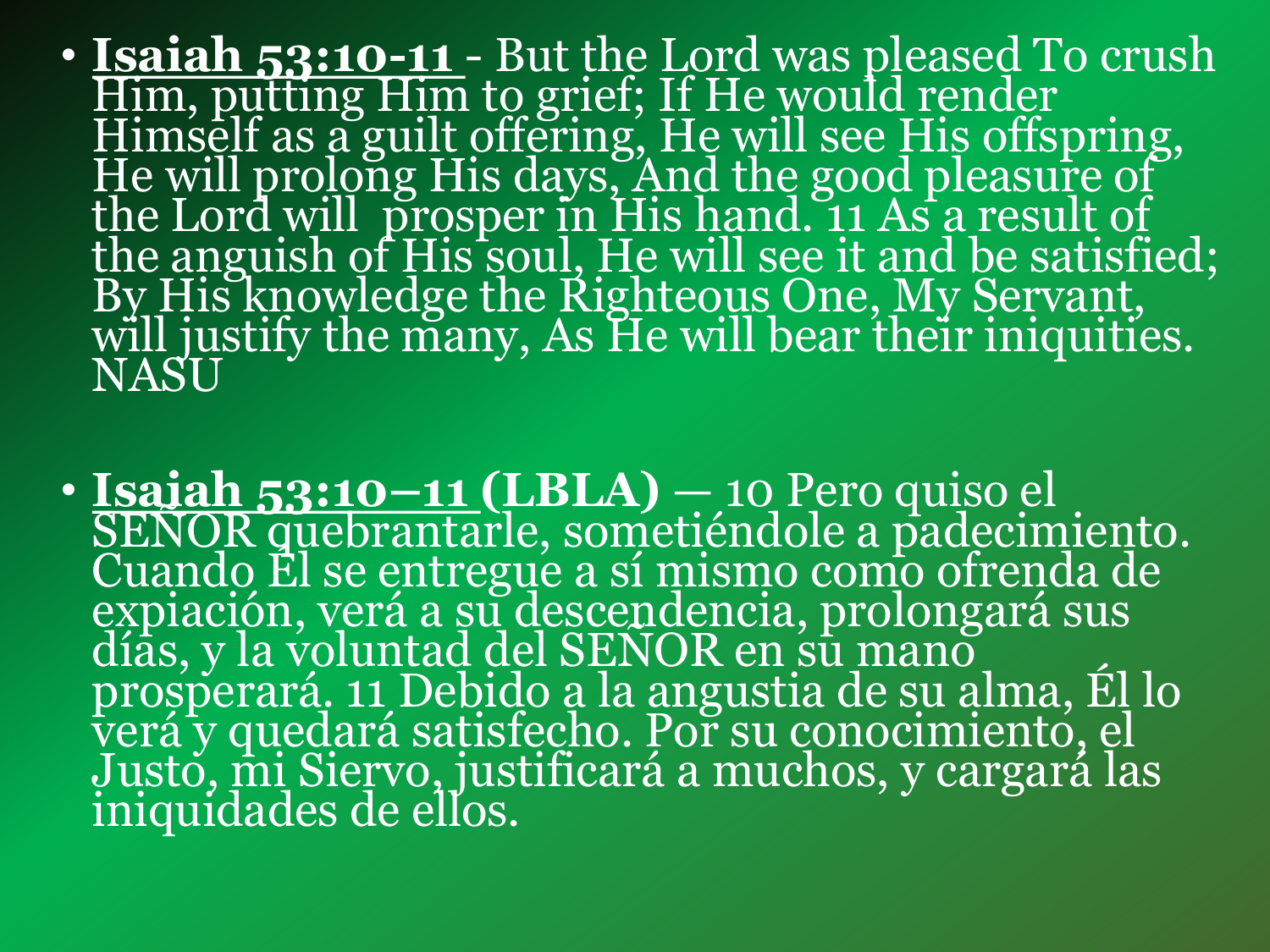• **2 Corinthians 5:21** (NLT) — *21 For God made Christ, who never sinned, to be the offering for our sin, so that we could be made right with God through Christ.*

• **2 Corinthians 5:21** *(LBLA) — 21 Al que no conoció pecado, le hizo pecado por nosotros, para que fuéramos hechos justicia de Dios en Él.*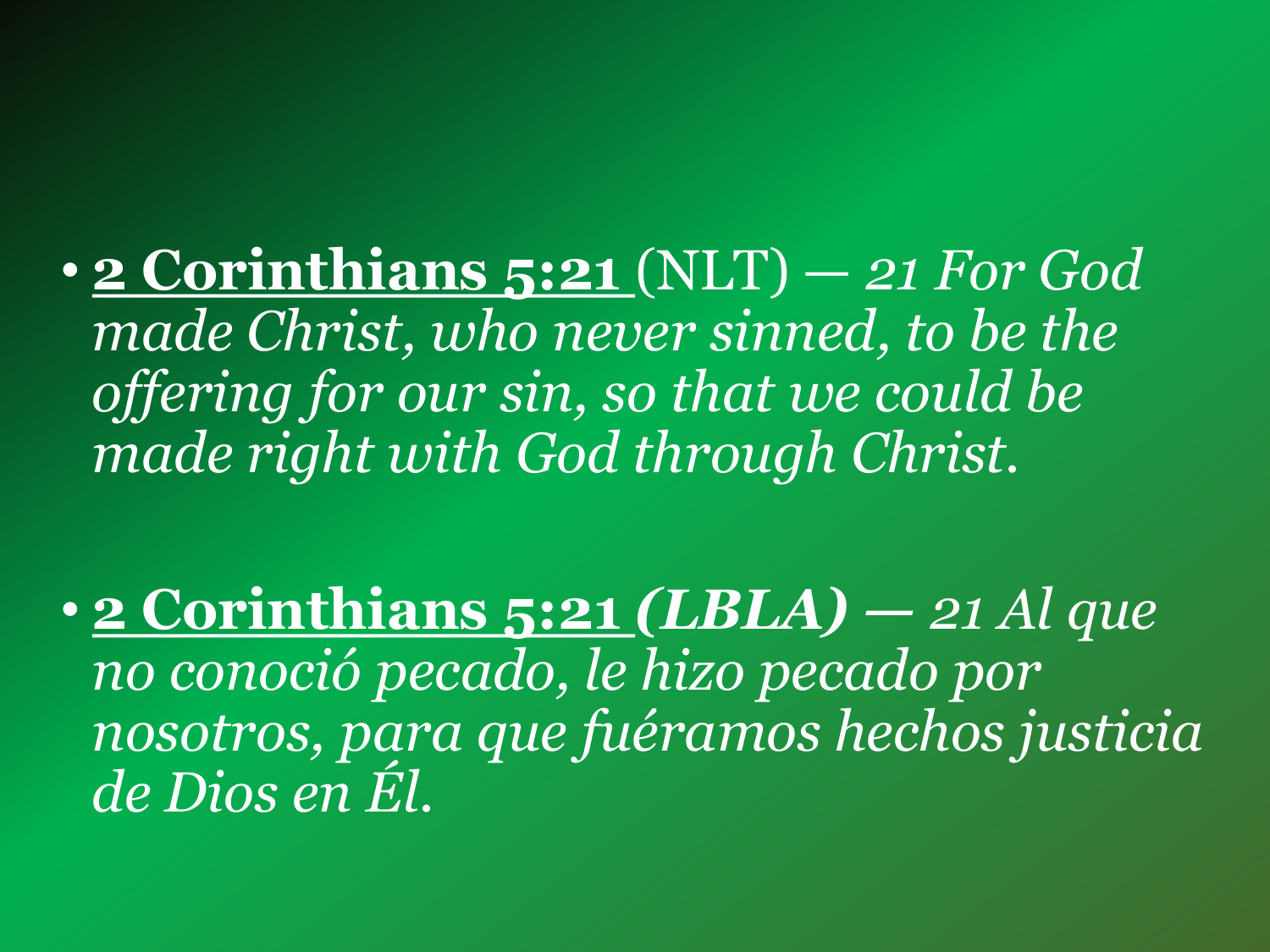- **Galatians 3:26-27**  26 You are all sons of God through faith in Christ Jesus, 27 for all of you who were baptized into Christ have clothed yourselves with Christ. NIV
- **Galatians 3: 26-27**  You were all baptized into Christ, and so you were all clothed with Christ. This means that you are all children of God through faith in Christ Jesus. NCV
- **Galatians 3:26–27** (LBLA) 26 pues todos sois hijos de Dios mediante la fe en Cristo Jesús. 27 Porque todos los que fuisteis bautizados en Cristo, de Cristo os habéis revestido.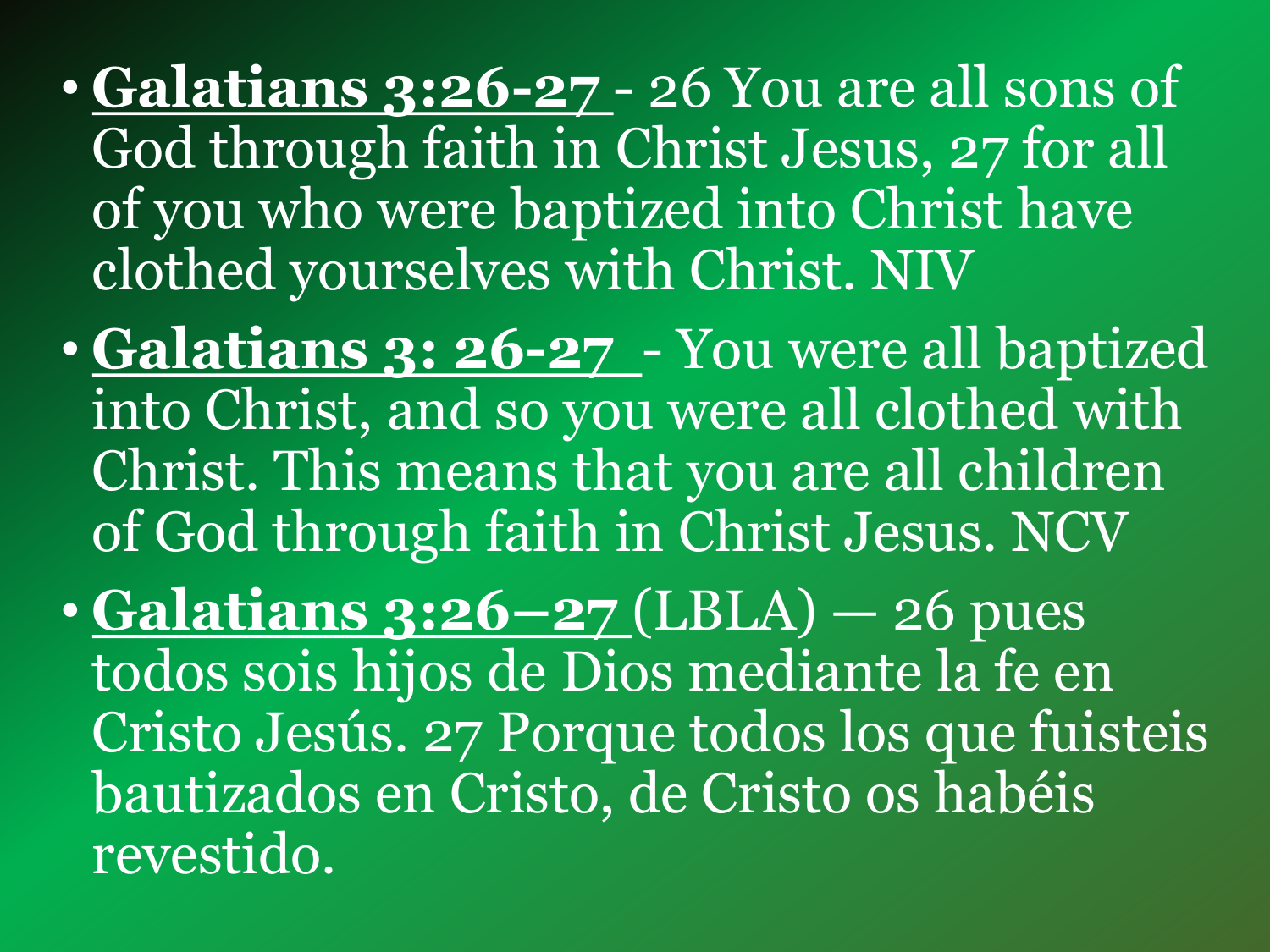**Proverbs 8:17** (NASB) — 17 "I love those who love me; And those who diligently seek me will find me.

**Proverbs 8:17** (LBLA) — 17 Amo a los que me aman, y los que me buscan con diligencia me hallarán.